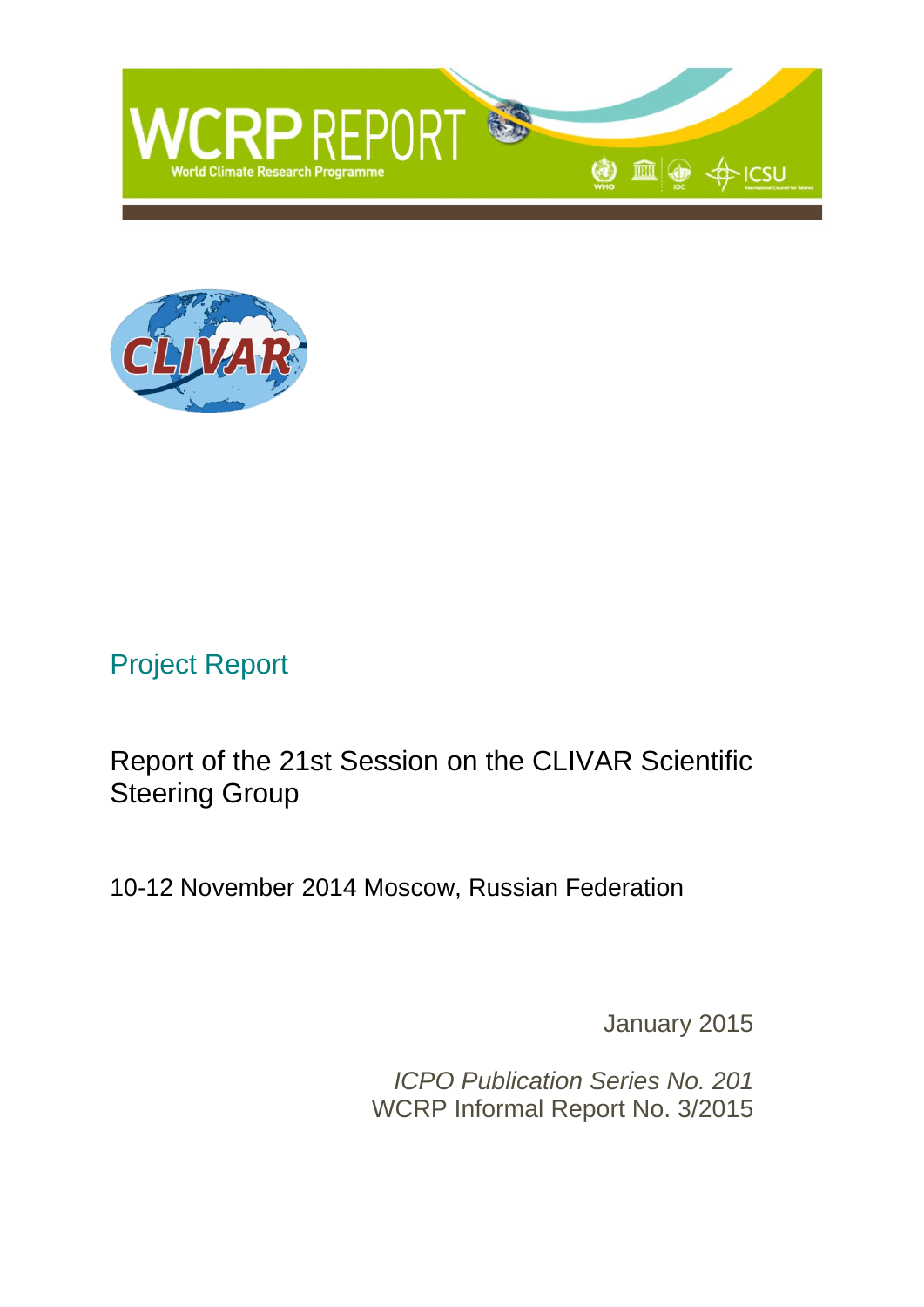# **Table of Contents**

| 2.5 Research Focus on the Consistency Between Planetary Energy Balance and Ocean Heat |  |
|---------------------------------------------------------------------------------------|--|
|                                                                                       |  |
|                                                                                       |  |
|                                                                                       |  |
| 3.1 Grand Challenge on Understanding and Predicting Weather and Climate Extremes 6    |  |
|                                                                                       |  |
|                                                                                       |  |
|                                                                                       |  |
|                                                                                       |  |
|                                                                                       |  |
|                                                                                       |  |
|                                                                                       |  |
|                                                                                       |  |
|                                                                                       |  |
|                                                                                       |  |
|                                                                                       |  |
|                                                                                       |  |
|                                                                                       |  |
|                                                                                       |  |
|                                                                                       |  |
| 9.4 CCl/CLIVAR-GEWEX/JCOMM Expert Team on Climate Change Detection and Indices 16     |  |
|                                                                                       |  |
|                                                                                       |  |
|                                                                                       |  |
|                                                                                       |  |
|                                                                                       |  |
|                                                                                       |  |
|                                                                                       |  |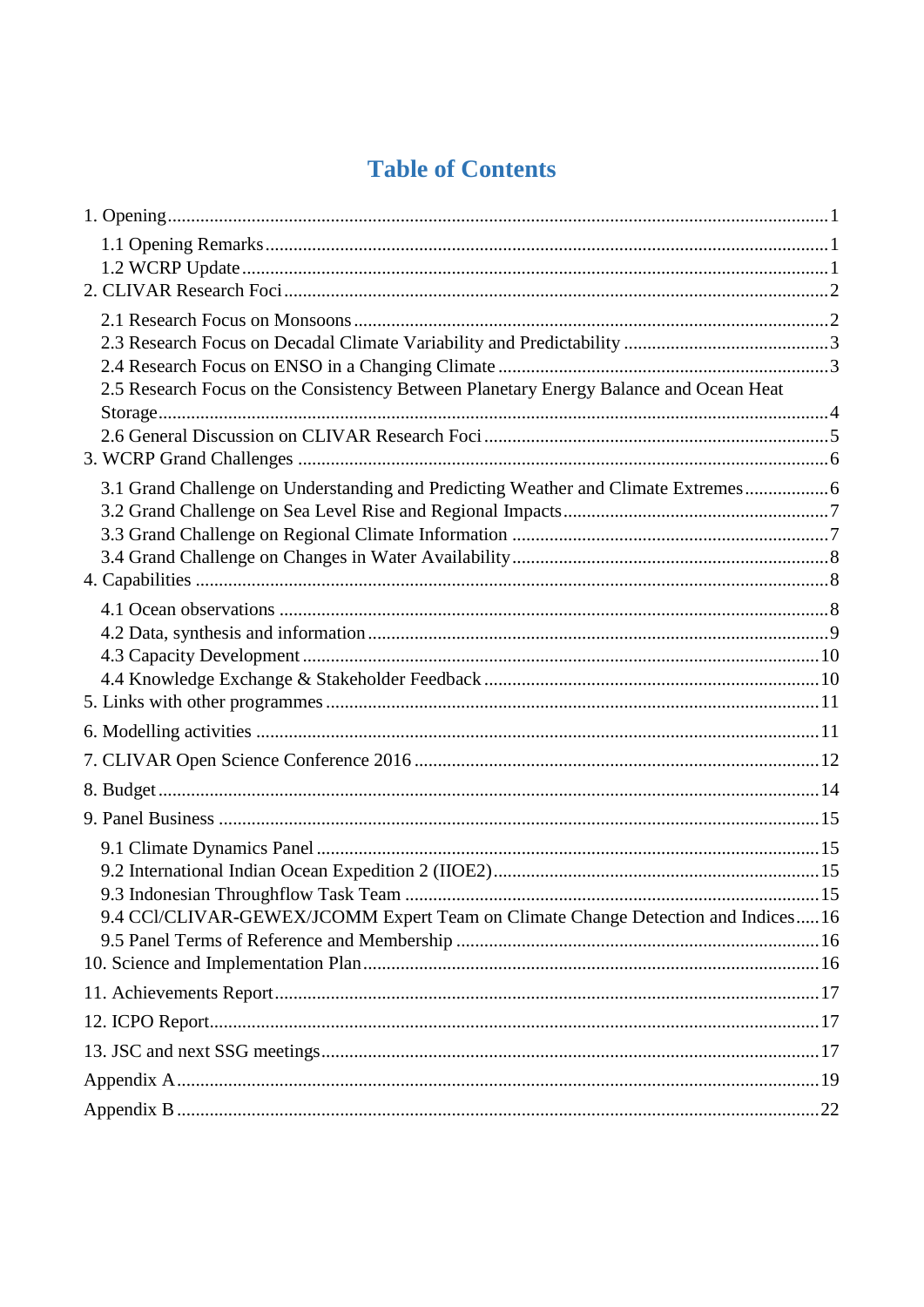# <span id="page-2-0"></span>**1. Opening**

The 21<sup>st</sup> Session of the CLIVAR Scientific Steering Group meeting was held November 10-12, 2015. It took place in Moscow, Russian Federation, on the premises of the Russian Academy of Science as well as at the Institute of Oceanography of the Russian Academy of Science. The agenda for the meeting can be found in Appendix A.

### <span id="page-2-1"></span>**1.1 Opening Remarks**

Prof Nigmatulin, Director General of the Institute of Oceanography of the Russian Academy of Science, welcomed the SSG to Moscow and remarked how pleased he was that the SSG would visit his institute on Tuesday afternoon for presentations by staff and students.

Dr Stammer, SSG Co-chair, thanked the local hosts, and in particular Sergey Gulev and his team, for the excellent organization of the meeting. He also thanked the outgoing SSG members, Drs Drinkwater, Gulev, Schubert (in absentia) and Visbeck and welcomed new members Drs AchutaRao, Bindoff, Dewitte (in absentia), and Guemas (see Appendix B for the list of participants).

The main topics and objectives of the meeting would be (a) review of progress and provide feedback to the Research Foci and CLIVAR-led Grand Challenge teams, (b) how to connect to the other WCRP Grand Challenges, (c) formation of the new Knowledge Exchange and Climate Dynamics Panels, (d) preparation of the Open Science Conference, (e) the Science Plan and Achievements Report, (f) CLIVAR finances and outreach and (g) Panel membership and business. Dr Stammer highlighted the importance of outreach and advertising what CLIVAR does and how it contributes to advancing climate science. He noted that Open Science Conference would present an important opportunity, but also urged SSG members to organize sessions at annual meetings like AGU and EGU.

### <span id="page-2-2"></span>**1.2 WCRP Update (Guy Brasseur)**

In his presentation, Dr Brasseur, incoming Chair of the WCRP Joint Scientific Committee (JSC), highlighted four current priority areas for WCRP:

- Grand Challenge implementation;
- Regional dimension of WCRP, enhancing participation of scientists from all parts of the world;
- Capacity building, outreach, increasing involvement of young generation;
- Relations with Future Earth.

Much of the subsequent discussion focused on the relations between WCRP and Future Earth. Dr Brasseur noted that WCRP is to be seen as an equal partner with Future Earth. Despite the fact that WCRP activities are essential for the success of Future Earth, the programme has not been integrated under the Future Earth banner primarily because of its key contributions in support of sponsor missions, namely the Global Framework for Climate Services and support to IPCC.

The SSG agreed that CLIVAR, but more broadly also WCRP as a whole, must clearly identify its unique contributions, building on collaboration with IMBER, SOLAS, PAGES, etc., and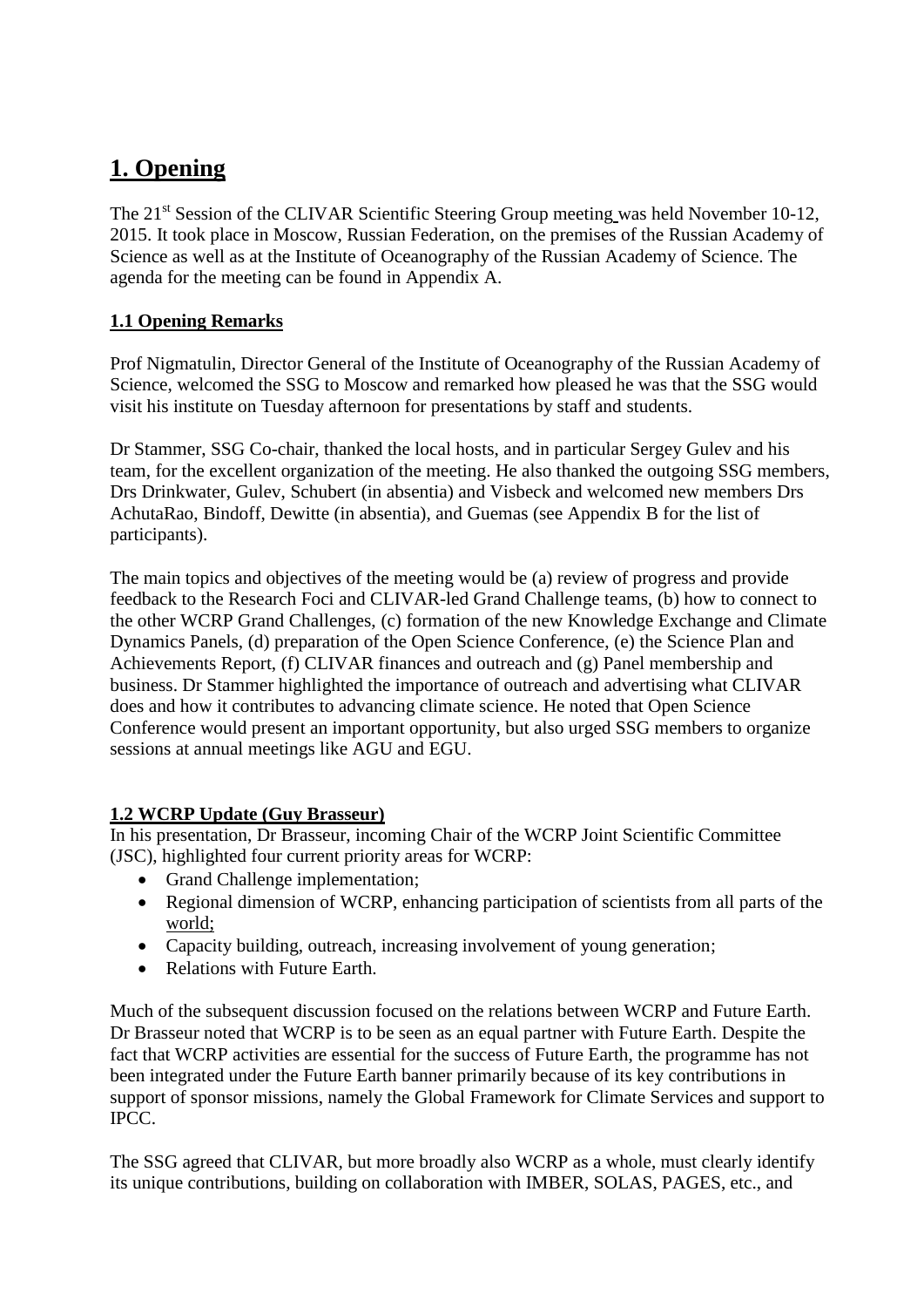emphasizing that progress in fundamental climate science is key to success in addressing societal needs, climate services and sustainability.

Dr Brasseur also summarized the outcomes of the joint WCRP / IPCC meeting that took place in Bern, Switzerland on 8-10 September 2014, with the objective of identifying gaps and recommendations from the lessons learned in the Fifth IPCC Assessment Report. A proposal has been made to initiate a feasibility study for a WCRP Earth System Reanalysis Project. Modeling and observing system development priorities were highlighted, as were key outstanding scientific challenges that should be addressed through the Grand Challenges or perhaps requiring new WCRP-wide initiatives, for example on decadal climate variability and predictability. Discussions on how to improve and facilitate the IPCC process included the possibility of WCRP producing synthesis documents between IPCC assessments.

# <span id="page-3-0"></span>**2. CLIVAR Research Foci**

CLIVAR's Research Foci (RF) teams had met during the pan-CLIVAR meeting in The Hague in July, 2015. All RF were asked to subsequently revise their science plans and implementation strategies and to submit revised plans. During this session the SSG discussed those revised plans with respect to scientific objectives and how relevant, unique and realistic the approach was. The goal of the session was to identify those RF that were ready and to provide them the sanctioning to go forward and intended to provide recommendations to those that were still in the design phase. One SSG member had been assigned to liaise with each Research Focus team to prepare a presentation for the SSG and also to lead the discussion at the meeting.

### <span id="page-3-1"></span>**2.1 Research Focus on Monsoons (Krishna AchutaRao discussion leader)**

The SSG was appreciative of the development and evolution of the RF prospectus, restricting its focus to the sub-seasonal timescale, addressing science questions that will benefit from international and cross-program engagement. The refined focus at the sub-seasonal timescale is motivated by the considerable impact that skillful predictions with a 20-day lead time would have on societal adaptation efforts. The RF will build on new efforts on sub-seasonal monsoon research, including regional monsoon system aspects, exploiting new understanding of the role of land surface processes and their impact on forecast skill, and strengthening linkages across research and user communities. The RF addresses the topics predominantly from a modeling perspective, though also highlighting current observational limitations, e.g. diminishing numbers of rain gauges in the Tropics, and monsoon regions being devoid of surface flux measurements needed to constrain models.

It was noted that the RF's prospectus does not highlight key questions about the role of subseasonal variability, e.g. MJO, the diurnal cycle, the ocean mesoscale.

It was suggested that the regionally-orientated user engagement plans could be expanded with a few example projects, maybe one implementation activity for each region. Close collaboration with the WCRP Working Group on Regional Climate (WGRC) could be advantageous.

It was also noted that the proposed RF membership is currently closely related to the composition of the Monsoons Panel. More specificity in the RF implementation plans would clarify the distinct nature of the RF in relation to the Monsoon Panel, how the RF will foster cross-panel interactions, and the relation of the RF to the WWRP-WCRP S2S Project.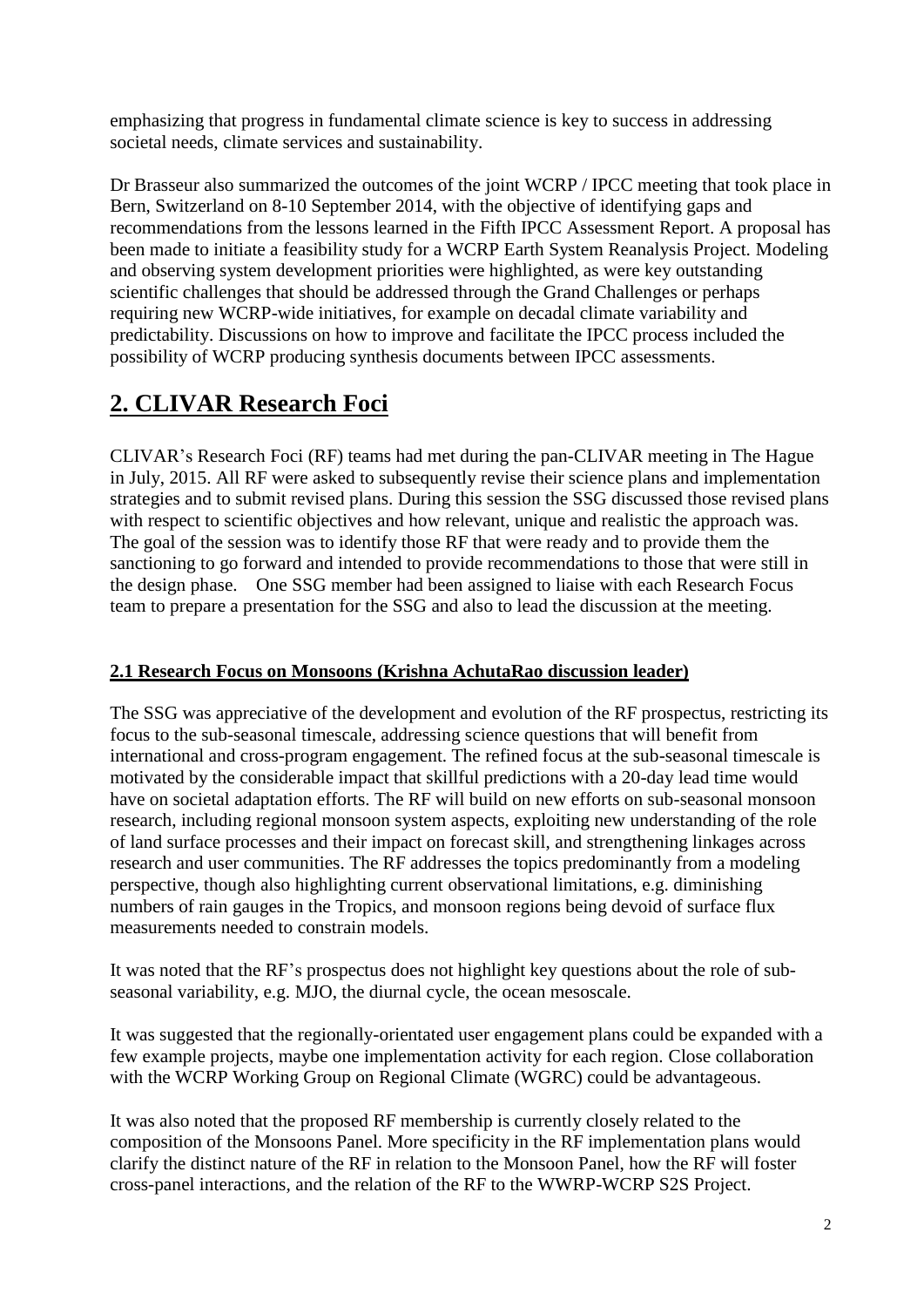*Recommendation: The Monsoons RF should refine its science and implementation plan, in consultation with the Monsoons Panel, seeking (intersession) endorsement from SSG as soon as possible in the coming year. For both the Monsoons Panel and the RF, more clarity in their unique responsibilities and activities is needed. RF should identify the cross-panel linkages necessary for the RF, and adjust/increase membership accordingly.*

2.2 Research Focus on Marine Bio-physical Interactions and Dynamics of Upwelling Systems (Pedro Monteiro, discussion leader)

The SSG was pleased to see that the RF is developing well, though the process of establishing a focus to the activity is still ongoing. There are still questions as to whether the activity will address coastal upwelling regions, open ocean upwelling, the sensitivity of upwelling systems to large-scale climate drivers, and the impact of upwelling systems on global climate. The topic provides a connection from CLIVAR to IMBER, SOLAS and the carbon cycle activities within WCRP and Future Earth. Currently several workshops focused on specific aspects of the RF are being planned; the team was urged to entrain scientists from all regions around the globe. The CLIVAR Open Science Conference would be an opportunity to discuss plans for this RF and to strengthen linkages in particular with IMBER and SOLAS. It was also noted that links with the ocean region and modelling panels should be established, for instance concerning the upwelling studies being developed in the Eastern Indian Ocean and current initiatives for the study of the Humboldt system

*Recommendation: The SSG encouraged the RF team to continue to consult with the community to develop a science and implementation plan.*

### <span id="page-4-0"></span>**2.3 Research Focus on Decadal Climate Variability and Predictability (Annalisa Bracco, Ed Hawkins, discussion leaders)**

The RF as currently defined covers the broader decadal climate variability and predictability (DCVP) theme that is relevant across WCRP and is also related to the Grand Challenge on Regional Climate Information. The SSG recognized that it is broader than the predictability/prediction focus of the Decadal Climate Prediction Panel/Project (DCPP).

The CLIVAR SSG applauded the focus that has been given to the initiative, building on the outcomes of the break out session at the Pan-CLIVAR meeting. It is particularly supportive of an initiative that will address climate modulations more broadly, rather than being limited to the 'hiatus'. As such, the SSG is supportive of the RF contribution to the design of the DCPP 'Component C' coordinated experiments on furthering the understanding of mechanisms and case studies as part of its contribution to CMIP6.

*Recommendation: The RF should move forward with its contribution to design of the CMIP6 experiments.*

*Recommendation: The Implementation Plan should be refined over the next 6 months with more emphasis on the research that will be undertaken. Currently the activity as described is more like an oversight 'panel' with proposed activities such as monitoring, advocating, etc. The SSG will review progress as soon the revised Plan is made available.*

### <span id="page-4-1"></span>**2.4 Research Focus on ENSO in a Changing Climate** (**Carlos Moffat, discussion leader)**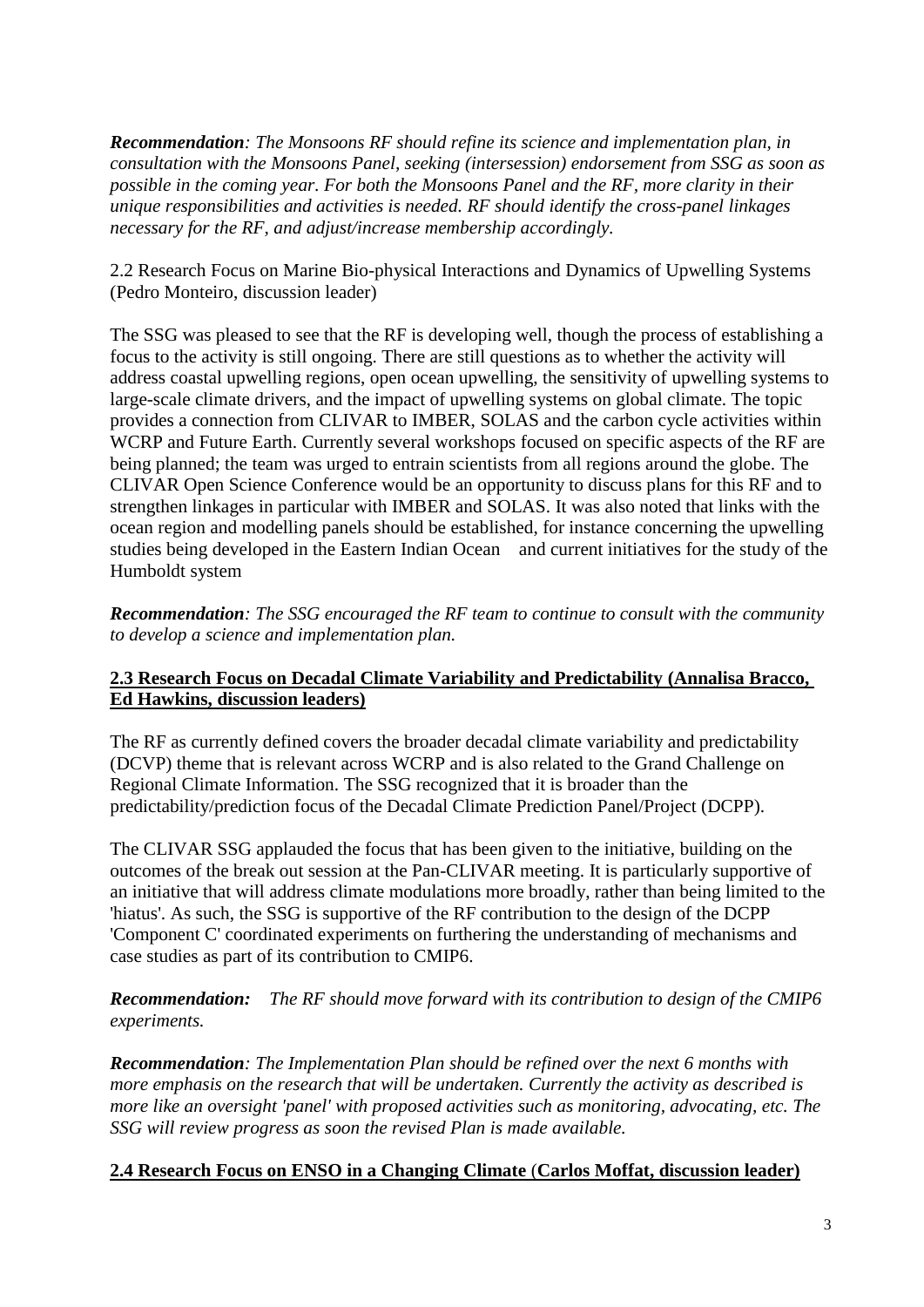The Research Focus is proposing three main goals: 1) in the context of a changing climate, better understand processes that control ENSO characteristics in nature and in the models, namely diversity of El Niño events and decadal variations, 2) propose a standard ENSO evaluation protocol for CGCMs as a resource for model developers and impacts studies and 3) understand how ENSO characteristics might be modified in the next decades, namely under the influence of anthropogenic climate change and summarize the state of the art in a review publication.

The SSG was glad to see that the RF had become more focused, and that the broader community had been entrained since the break out discussion at the Pan-CLIVAR meeting (although more representation from S. America should be sought). There was, however, considerable discussion about how appropriate the three goals outlined above were for the RF. Although there was not universal agreement amongst members, in general it was agreed that the first goal was predominantly an area of focus of the Pacific (and Indian Ocean) Region Panel and the second the development of a tool that could be driven by a particular lab. It was noted that the USCLIVAR Working group on ENSO diversity is pursuing activities towards defining/proposing process-based metrics to assess ENSO in CGCMs. The third topic seemed to be the most suited a RF theme, going beyond what is traditionally covered by the Pacific Region Panel.

The SSG observed that an ENSO workshop was planned for February 2015 in Australia and asked the RF team to consider how they might make use of this opportunity to meet.

*Recommendation: the RF should be short lived (order 2-3 years) and focus on understanding how ENSO characteristics might be modified in the next decades. Complementary to that, the RF should consider how the climate change expectation aspects of ENSO might be qualified by documenting the limitations of the models and how that translates into ENSO simulation/prediction/projection skill*

*Recommendation: Plans for the RF should expand on how this activity will go beyond activities of the Pacific Panel.*

### <span id="page-5-0"></span>**2.5 Research Focus on the Consistency Between Planetary Energy Balance and Ocean Heat Storage (Sergey Gulev, discussion leader)**

Five major questions are addressed:

- What is the magnitude and the uncertainties of our estimates of Earth's energy imbalance (EEI), and how does it vary over time?
- Can consistency between planetary heat balance and ocean heat storage achieved and what are the major limitations?
- How are TOA net radiation and ocean heating rate distributed in space and time?

How can we improve validation requirements for and from coupled climate models to improve estimates of EEI?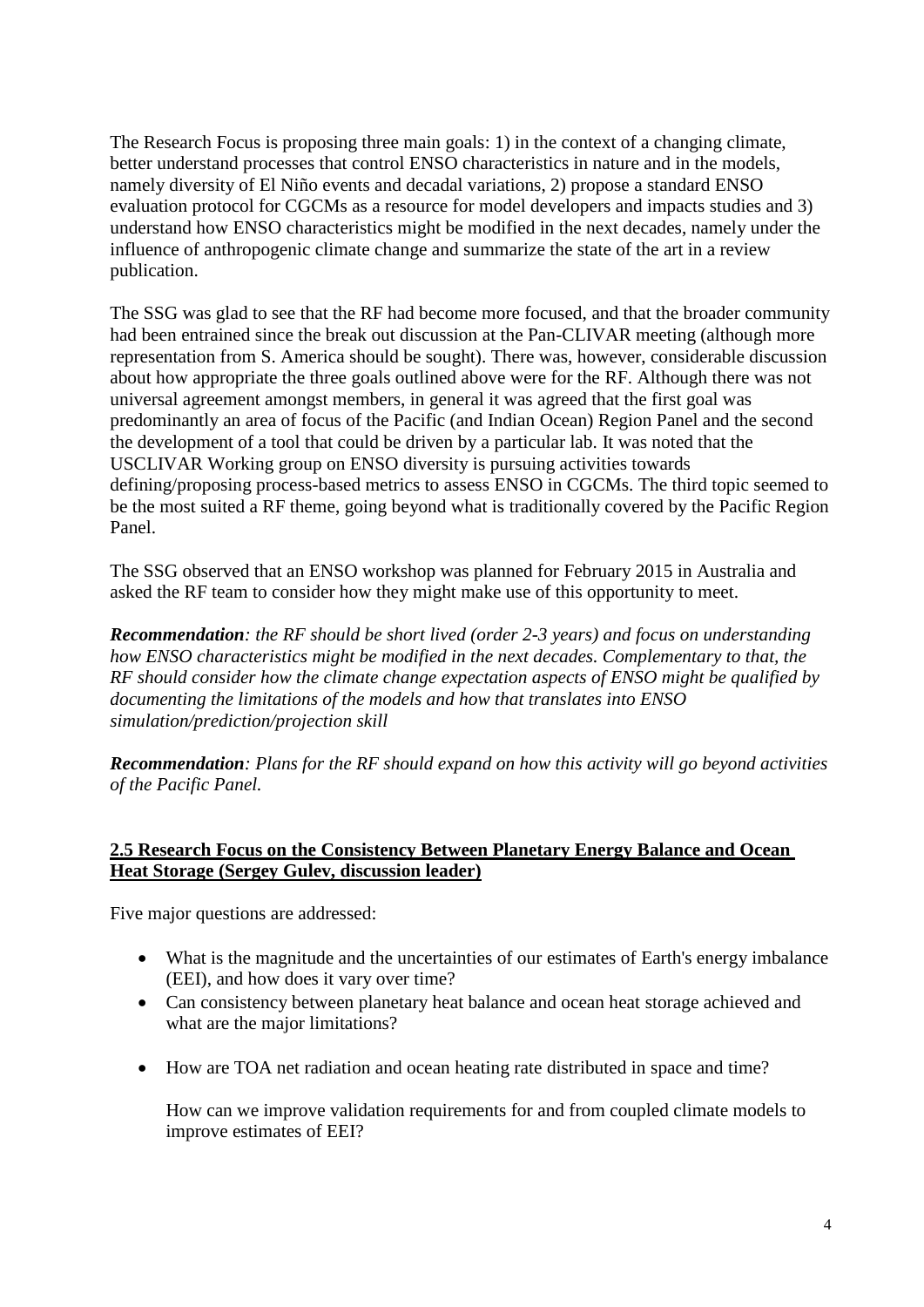How can we better constrain the surface energy fluxes and their spatio-temporal variations at regional scale?

The SSG felt that the RF posed a balanced set of questions, bringing together a comprehensive range of communities to address a topic of high international relevance, including aspects related to surface fluxes, and focusing on the role of ocean heat content in climate change. The SSG urged the RF to consider having as an objective understanding of the human influence (detection and attribution) on the planetary energy balance, with the aim of issuing a statement at the end of the RF duration on what is the component of change in energy balance that can be attributed to human influence.

*Recommendation: In addition to the planned analysis of the Ocean Reanalysis Intercomparison Project (ORA-IP) dataset, the analysis should be extended to include the Coordinated Ocean-ice Reference Experiments, Phase 2 (CORE-II) hindcast simulations.* 

*Recommendation: The Plan be refined to include more specific about implementation, including a proposal for a steering group (6-8 people) with Terms of Reference, and to further develop the proposed plan to hold a workshop to align the implementation activities across the range of disciplines participating in the RF.*

### <span id="page-6-0"></span>**2.6 General Discussion on CLIVAR Research Foci**

The Research Focus framework within CLIVAR was initiated three years ago. The differing degrees of maturation of the current proposed themes is expected and reflects the different engagement and scientific challenges that are being addressed. Some initiatives will be at an implementation stage sooner than others, and there could be a variety of temporal expectations for the duration of each proposed activity, ranging from 2-5 years, or in some cases longer. The SSG endorsed a staged approach to implementation of the RFs. Based on the reports and discussion, the SSG considered that three of the RF, namely Decadal Climate Variability and Predictability, Consistency Between Planetary Energy Balance and Ocean Heat Storage and ENSO in a Changing Climate (and the Sea Level Rise GC), were ready to move forward on implementation. The RF on Monsoons and Marine Biophysical Interactions and Dynamics of Upwelling Systems needed more time to develop their plans.

Progress has been made on all RF topics since the Pan-CLIVAR meeting. The assignment of SSG members to liaise and enhance communication with the SSG and the RF leadership has been successful and should be maintained. The RF have been demonstrated to be an effective means for CLIVAR to initiate activities and invigorate progress in areas that go beyond the traditional areas addressed by the Panels, fostering cross panel, cross community collaboration, and an opportunity to bring young scientists into CLIVAR. Once RF are endorsed and implemented, communication with funding agencies is recommended to raise the profile of the initiatives to stimulate funding opportunities.

The formulation and subsequent implementation of the RF plans depends on the resources that can be garnered to support activities, including ICPO support. More information regarding both funding for network activities and project management support will help constrain the proposed activities. Progress should be tracked by the SSG and ICPO according to how the RF questions and deliverables are met and the RF should ensure there is a legacy once the activities come to a close. The challenges, or difficulties, encountered in implementing the initiatives should also be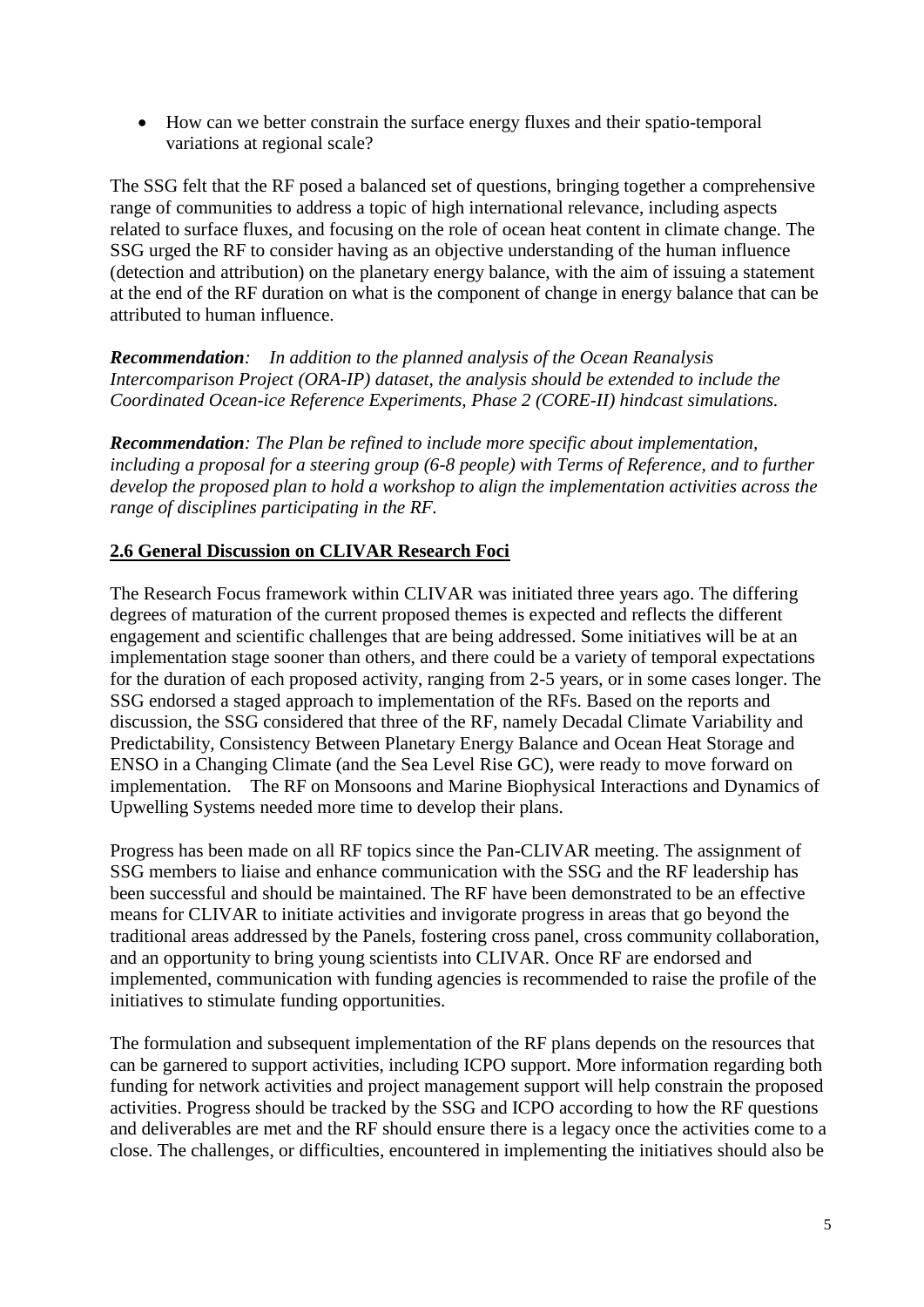reported. Soliciting national reports on the funding awarded to RF activities could be a means to quantify success.

*ACTION: Each RF to develop timeline and deliverables; assign SSG members to follow RF intersession and report on progress.*

### <span id="page-7-0"></span>**3. WCRP Grand Challenges**

CLIVAR is involved in most of the WCRP Grand Challenges (GC). This session reviewed the status of CLIVAR involvement in four GC efforts and also analyzed to what extent interactions can be enhanced. Dr Brasseur reported that the JSC is currently discussing the scope of the GCs with a view to focusing them on producing some specific deliverables in 3-5 years and not duplicating what is being done elsewhere.

### <span id="page-7-1"></span>**3.1 Grand Challenge on Understanding and Predicting Weather and Climate Extremes (Pascale Braconnot, discussion leader)**

An extensive Implementation Plan has been developed for the Grand Challenge on Understanding and Predicting Weather and Climate Extremes. CLIVAR contributes to the overarching WCRP Grand Challenge, without a separate CLIVAR RF effort.

The GC focuses on four themes:

(1) Integrated observations, (2) Improved models, (3) New process understanding of the physical drivers of extremes, (4) Fast-track attribution.

The SSG made the following observations concerning the GC as currently proposed: CLIVAR in particular contributes to Themes 1, 2 and 4. Themes 1 and 2 are long standing challenges and the GC should advocate for improvements in existing observations and tools to make progress. How these can be concretely addressed through a GC needs to be established. Theme 2 requires strong involvement of the WCRP model development groups. Theme 3 requires a strong link to the Climate Dynamics Panel and Monsoons Panel. Theme 4, dependent on progress in Theme 3, is very relevant internationally and would be a high visibility topic for WCRP to pursue through the GC, with a considerable expertise contributed by CLIVAR.

*Recommendation: The GC should proceed with implementation, but taking care to define what are the deliverables and what will be the impact of this effort in a 5-year timeframe.* 

*Recommendation: The GC should involve representatives of the Climate Dynamics and Monsoons Panel, so as to properly reflect the activities of these panels that might contribute to the GC, and to ensure that the panel highlights the GC objectives in their own implementation plans. Since CLIVAR will contribute directly to the GC without a dedicated RF of its own, the work plan of the GC should be fully grounded in the relevant CLIVAR panel activities.* 

*Recommendation: The role of the ocean in weather and climate extremes should be reinforced, as well as ocean climate extremes as a phenomenon and their impact on the marine ecosystem. A strong connection is thus needed with GSOP regarding indicators and other related efforts.*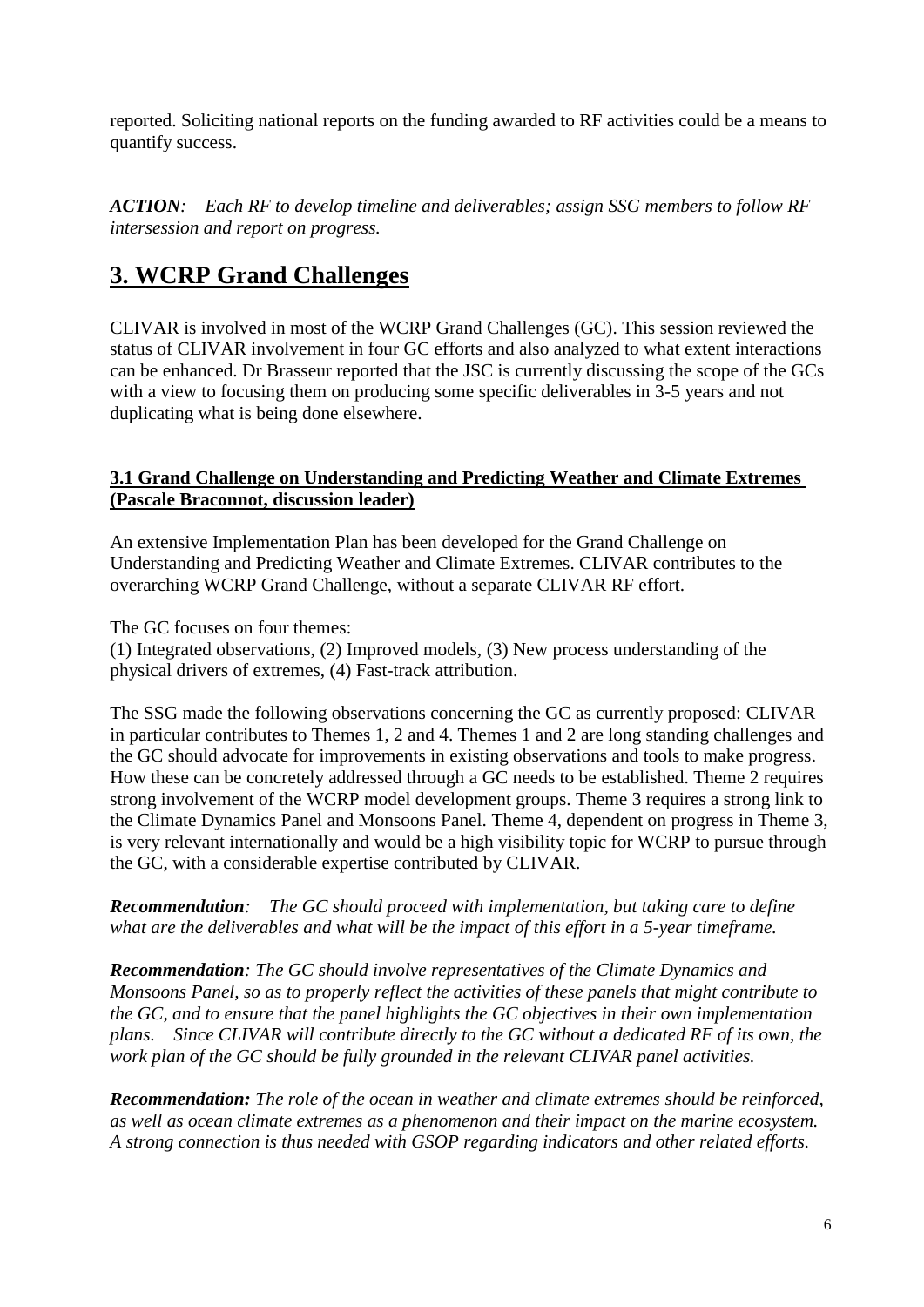### <span id="page-8-0"></span>**3.2 Grand Challenge on Sea Level Rise and Regional Impacts (Detlef Stammer discussion leader)**

This WCRP Grand Challenge is one and the same as the CLIVAR Research Focus and encompasses five major themes:

- An integrated approach to constraining historic sea level estimates (paleo time scale)
- Quantifying the contribution of land ice to near-future sea level rise
- Contemporary regional sea level variability and change
- Predictability of regional sea level
- Sea level science for coastal zone management

The last element drives the overall effort and the other elements all contribute to this overarching aspect of science for management.

The SSG applauded the GC/RF Implementation Plan, recognizing that it encompasses a wellintegrated program that addresses issues of critical international importance. The approach brings together the full breadth of diverse communities involved in sea level research, with five well-developed Work Packages, and also includes current funding opportunities. The team proposes to make a biennial assessment of progress in the field and adjust research goals within the GC as appropriate. Annual meetings of the executive team are suggested, though meeting less frequently could be sufficient, given that the WP subgroups would also meet regularly.

*Recommendation: The SSG endorses the Implementation Plan of the Grand Challenge on Sea Level Rise and Regional Impacts and recommends that the GC moves into an implementation phase.*

*Recommendation: Review the team makeup and leadership in the near future to address gender and geographic balance.* 

*Recommendation: Consideration should be given to holding the proposed sea level conference in 2016 in association with the CLIVAR Open Science Conference.*

### <span id="page-8-1"></span>**3.3 Grand Challenge on Regional Climate Information (Lisa Goddard, discussion leader)**

The new GC leadership team has revisited the original GC proposal that had identified regional climate information challenges according to timescales (seasonal, decadal, centennial). The revised proposal plans to address these challenges as seen from the perspective, or through the lens, of informing risk management and decision making, going across timescales, and identifying what are the gaps and limitations in enabling the provision of the required climate information. The SSG supported this new formulation, though recommended that the effort become more focused, perhaps through regional consultation.

The concept of 'regional laboratories' was presented. The Regional Laboratories allow for impacts of specific phenomena to be studied at a region scale and incorporate all aspects (quality of observations and model simulations to represent impacts, study of processes with available data, assessment of what can and cannot be said of climate variability and change for the region). Such activities would foster a collaborative effort that would draw upon the science advances from all the Grand Challenges. The GC also raises the challenges related to sparse observations being available in many parts of the world.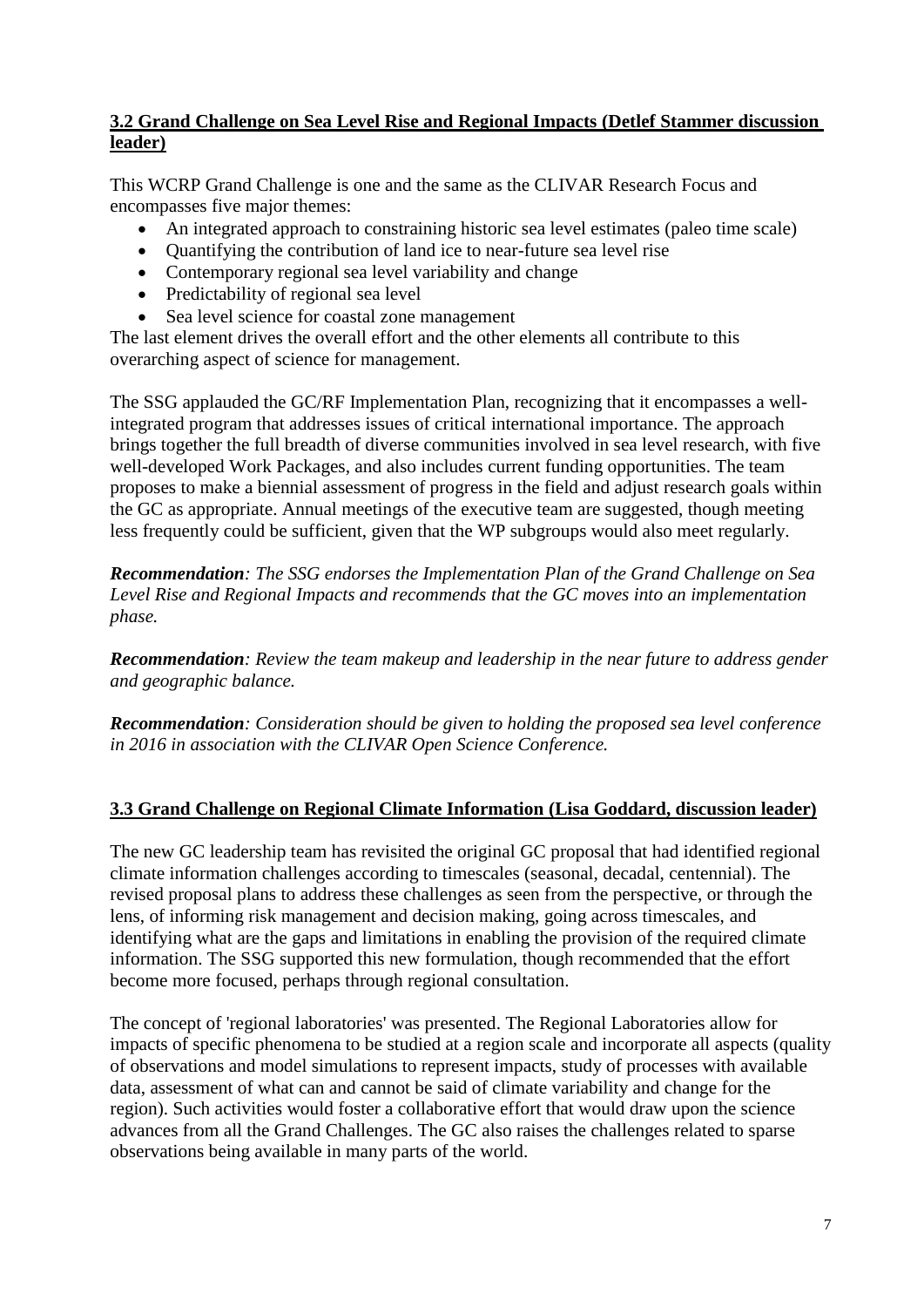The GC, mainly led through the WCRP Working Group on Regional Climate, is a mechanism for WCRP to directly link to its stakeholders such as GFCS and IPCC. The GC plans are still in a preliminary phase and there is ample opportunity for CLIVAR to provide input and ideas.

### <span id="page-9-0"></span>**3.4 Grand Challenge on Changes in Water Availability (Detlef Stammer, discussion leader)**

It was noted that this GC is closely related to current GEWEX priorities, but that CLIVAR can and should contribute to this GC by supporting the objectives of advancing observing system and syntheses efforts, understanding climate variability and extremes, and on model assessment. The overarching questions about water availability in a changing climate still need to be identified. The GC is an opportunity for WCRP to promote access and sharing of national groundwater observational data, key for model development. The SSG suggested that this should gain more visibility in the GC plans.

# <span id="page-9-1"></span>**4. Capabilities**

### <span id="page-9-2"></span>**4.1 Ocean observations (Martin Visbeck)**

Dr Visbeck reviewed various aspects of international coordination of climate observing systems. He focused on the GCOS Global Ocean Observing System (GOOS), an integrated observing system of operational and research efforts. As an outcome of the OceanObs'09 Conference, the Framework for Ocean Observing was assembled to plan and move forward with an enhanced global sustained ocean observing system over the next decade, integrating new physical, biogeochemical, biological observations while sustaining present observations. In order to provide its full value, the framework needs to set the requirements for observation and processes, as well as defining data and products. The framework is based on a collaborative system of sustained observations, built on requirements for both in situ and satellite data. Currently, the Global Ocean Observing System is estimated to be 60% complete.

CLIVAR and the Global Ocean Observing System (GOOS) have developed a good working relationship throughout the years, particularly via the Ocean Observations Panel for Climate (OOPC). CLIVAR Ocean Region Panels and GSOP are represented at the OOPC meetings, and have provided input to OOPC's Work Plan, the means by which OOPC fosters and facilitates many connections and communication with ocean observing, modelling and user communities as well as sibling panels in GCOS and GOOS. In addition, OOPC's Work Plan includes the assessment of the adequacy of the ocean observing system. The main priorities for the near future are the Tropical Pacific Observing System (TPOS2020), Deep Ocean Observing Strategy, boundary currents and inter-basin flows and air sea flux estimates. An interim support team for TPOS2020 is being setup, and the project is looking for new partners to sustain the Pacific tropical array. Data accessibility is also a big issue. OOPC has developed several recommendations relevant to CLIVAR, including regular updates on the observing system status. Continuous interaction with the CLIVAR Ocean Region Panels is essential and it would be helpful if panel liaisons were identified to work with OOPC. This would ensure a rapid response and feedback from panels for activities like TPOS2020.

*Recommendation: OOPC to provide regular updates on status, threats, opportunities, and issues in observing system to the CLIVAR SSG.*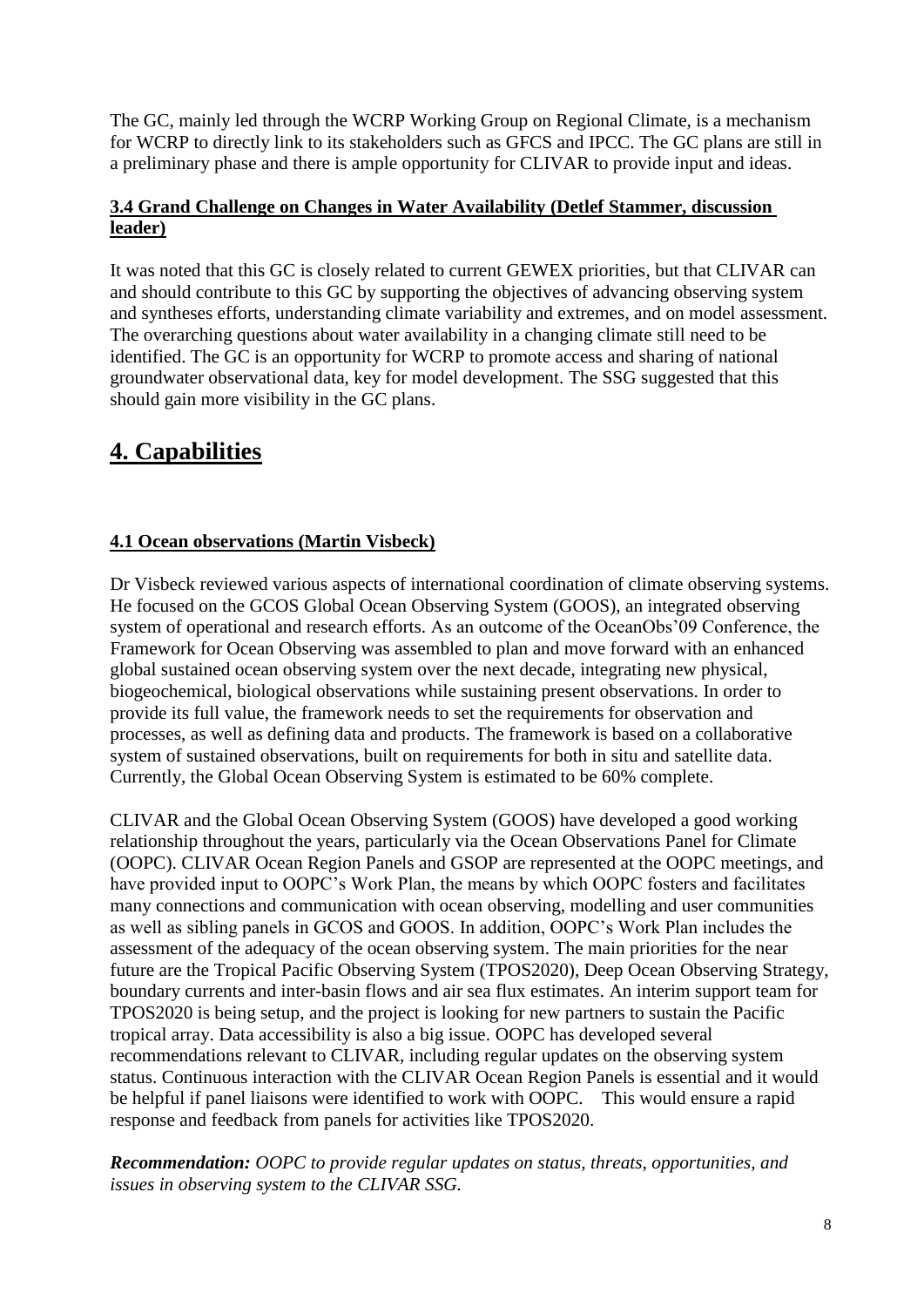### <span id="page-10-0"></span>**4.2 Data, synthesis and information (Nathan Bindoff)**

Most of the activities related to this capability are directly linked to GSOP, which, along with OOPC, advocates for a sustained ocean observing system. In January 2014, the GSOP community also provided strong advocacy for the TOGA-TAO system in estimating the state of the tropical Pacific Ocean and ENSO prediction. GSOP has also been working closely with the Ocean Observation Panel for Climate (OOPC) to define observational requirements for Essential Ocean Variables (ECVs) for the Global Climate Observing System (GCOS). GSOP has provided valuable input to the GCOS in terms of spatial and temporal sampling and accuracy requirements for phenomena on different climate timescales for temperature and salinity. These contributions will be used for the 2016 update of observational requirements and observing strategy by GCOS.

GSOP is leading two internationally coordinated efforts: the International Quality-Controlled Ocean Database (IQuOD) (http://www.iquod.org/), for coordinated quality-control of Global Subsurface Ocean Climate Observations, and the CLIVAR GSOP/GODAE Ocean View Ocean Reanalysis Inter-comparison (ORA-IP). The overarching goal of the IQuOD initiative is to produce and freely distribute the highest quality, complete and consistent historical subsurface ocean temperature global database together with (intelligent) metadata and assigned uncertainties, and some downstream added-value products.

ORA-IP should be a sustained activity as observational records increase in length, new observations become available, new phenomena/processes need to be examined (e.g., the distribution of deep ocean heat content associated with the "hiatus"), and ocean and coupled ocean-atmosphere synthesis systems are improved and updated products released. Currently, ORA-IP relies on individual ocean synthesis groups to provide diagnostics (e.g., heat content distribution) to individual volunteers who analyse the ensemble results; no dedicated resources are available. Also, a central data repository is required. CLIVAR could help engage various funding agencies (e.g., EU-COST, ESA, NASA, NOAA) to support the continued evaluation of ocean synthesis products in their funding calls, and also with the data providers to release their synthesis data. The recently funded Evaluation of Ocean Synthesis (EOS) under EU-COST is a step forward, but is mostly focused on activities within the European community.

Future plans and priority areas for GSOP, in the framework of the CLIVAR "Data, synthesis and information" capability are the continuous support for IQuOD, ORA-IP and TPOS2020, in addition to new focus on deep ocean observations, ocean climate indicators and coupled synthesis. SSG discussion also highlighted a role for CLIVAR to address more explicitly carbon, both in terms of observations and analysis, given that the carbon community addresses similar questions about heat content, fluxes, etc. It was noted that GoSHIP and the IOCCP under GOOS provide opportunities for both the carbon and physical oceanography communities to interact.

Dr Bindoff pointed out that CLIVAR has a data policy on its website, last updated in 2010, and recommended that the SSG review this periodically. The data policy is generic but compatible with IOC, WMO, GCOS and GEOSS data principles, and it is used as a reference by the CLIVAR endorsed projects during the endorsement process.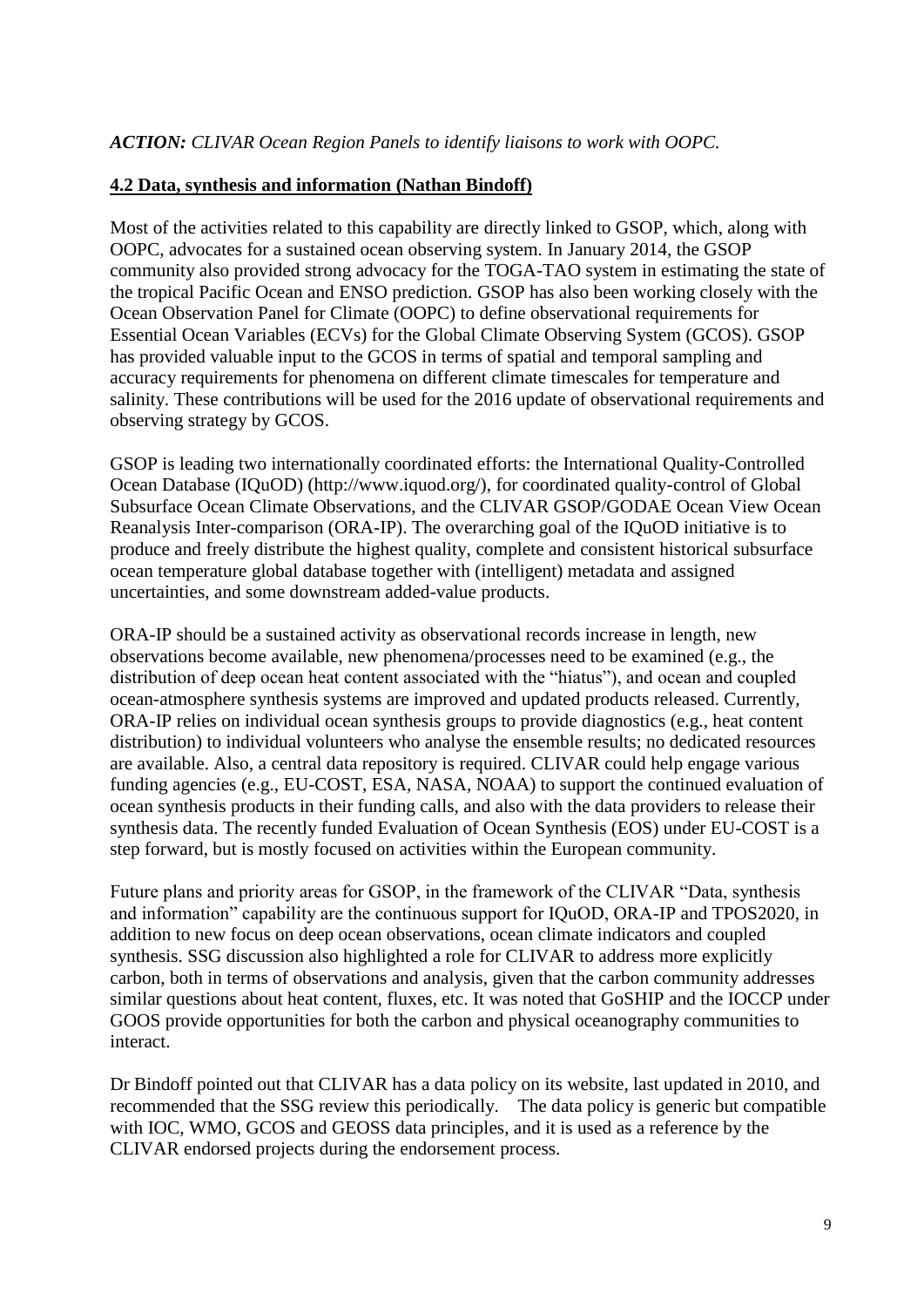*ACTION: Review CLIVAR data policy and make recommendations if it needs to be revised (Nathan Bindoff)*

### <span id="page-11-0"></span>**4.3 Capacity Development (Pedro Monteiro)**

In his introduction, Dr Monteiro observed that it is important that activities in capacity building efforts have continuity; one-off activities in general do not have any lasting impact. One sustained activity that has been developed for the past few years is the creation of the CLIVAR Early Career Scientists (ECS) Network. CLIVAR can stimulate continuity by not only providing support to ECS to attend CLIVAR- related meetings, but also by providing that ECS community the opportunity to engage in the organization of meetings/workshops and play a key role in the outcome of those.

The CLIVAR ECS Network has been in discussion with the Young Earth System Scientists (YESS) community with a view to merge into a WCRP-wide network, and a proposal for endorsement was submitted to the JSC. Dr Brasseur explained that the YESS community was involved in the recent Darmstadt Earth Observations meeting, and played a key role in the ECS activities at that meeting. Regarding the proposal for WCRP endorsement, the JSC requested the YESS community to broaden their international representation and also their scientific scope.

The SSG expressed some concern that a merge between YESS and the CLIVAR ECS might dilute the value of the network by making it too broad. It was noted that the YESS community network website is designed to be able to select particular communities/ topics, so a CLIVARfocused group would be able to exist within it.

It was recommended that the CLIVAR ECS network play a key role in ECS activities linked to the CLIVAR Open Science Conference and be part of the Scientific Organizing Committee. Another issue raised is that CLIVAR ECS activities should be integrated in panels' activities so as not to develop on a separate track.

*ACTION: Invite ECS Network to nominate a member to attend the next SSG meeting or a meeting of their choice.*

### <span id="page-11-1"></span>**4.4 Knowledge Exchange & Stakeholder Feedback (Ed Hawkins)**

At its 20<sup>th</sup> session in Kiel, the CLIVAR SSG proposed a new panel to focus on knowledge exchange (KE), engagement and capacity building. Dr Hawkins had put together a proposal for this new panel that combines expertise in climate science, communication and visualization to share knowledge, experience and best practice with a view to enhancing future engagement activities within CLIVAR and the broader climate science community.

The SSG had a long discussion about the new proposed panel and its role and activities. It was decided that the scope could be narrowed to knowledge exchange and the title changed accordingly. If formed, this panel could have an advisory role for all CLIVAR panels and the ICPO on several topics, for instance, briefing notes to media, schematics, guidelines for graph publication (colour scale), and social media activities. Advice from this panel could be initially specific to CLIVAR activities but its role could be expanded.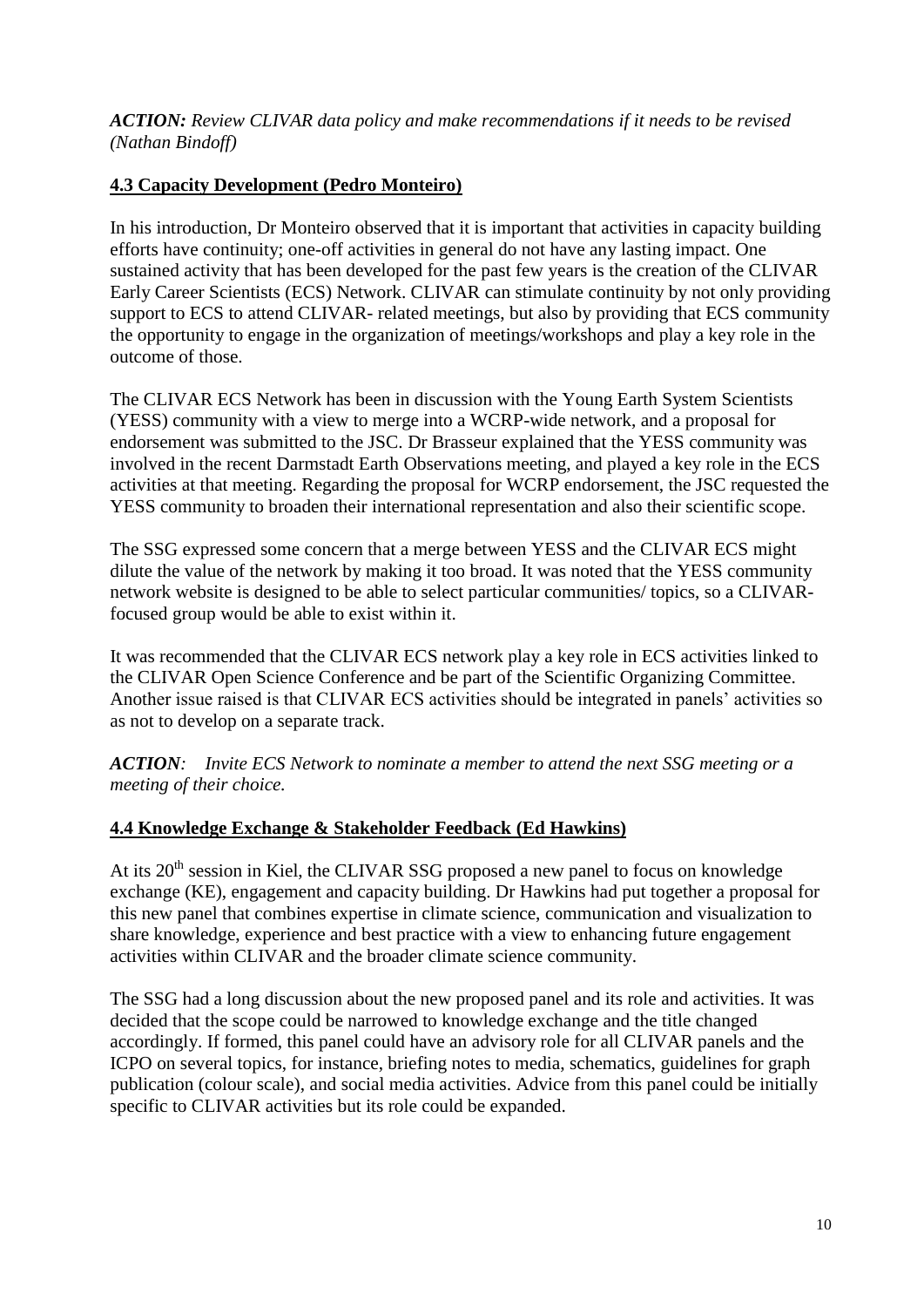The SSG Co-chairs reported that there was a clear interest from WCRP in promoting this kind of activity. The SSG Co-chairs will consult with D/WCRP and provide feedback to Dr Hawkins concerning the panel's possible role as a pilot for a WCRP-wide effort.

*Recommendation*: *The SSG considered that this Panel was not yet ready for implementation.*

*Recommendation*: *The Co-chairs and ICPO should investigate potential WCRP support for this activity which could be seen as a pilot for a WCRP-wide effort.*

*Recommendation: An interactive session be put together for the OSC that brings some of the communication/knowledge exchange thought- leaders together*.

### <span id="page-12-0"></span>**5. Links with other programmes (Lisa Goddard, Ken Drinkwater)**

GEWEX is a major partner given the range of common areas of interest, motivating the joint Pan-CLIVAR, Pan-GEWEX meetings that were held in The Hague this summer. The implementation of joint activities, such as panels (ETCCDI, Monsoons Panel) and RF/GC topics, requires collaboration at a Project Office level in terms of staff support and to manage a joint mobilization of funds in support of meetings.

The Integrated Marine Biogeochemistry and Ecosystem Research (IMBER) Project is one of CLIVAR's main partners. IMBER is approaching a ten-year mark and it is time to reconsider science directions and develop the next phase of research. Several Grand Challenges and Innovation Challenges have been proposed, and CLIVAR has been asked to comment on those.

*ACTION: Ask IMBER office for the procedure in commenting to IMBER Grand Challenges and Innovation Challenges. (Ken Drinkwater)*

Further discussion on collaboration with the Surface Ocean Lower Atmosphere Study (SOLAS) Project was deemed desirable. Martin Visbeck reported that a meeting was being organized by SCOR in early March to bring together representatives from many of the ocean programmes to discuss future directions and collaboration. Invitations had been sent to one of the CLIVAR SSG Co-chairs and the ICPO.

The Past Global Changes (PAGES) Project has signed a Memorandum of Understanding with WCRP. To enhance collaboration with CLIVAR, IMBER, SOLAS and PAGES, all the Project Offices should be informed about CLIVAR open calls for panel membership. The CLIVAR Open Science Conference in 2016 will also present a good opportunity to engage with sister programmes and representatives will be sought for the OSC SOC.

*ACTION: Inform IMBER, SOLAS and PAGES Project Offices of open calls for panel memberships (ICPO).*

*ACTION: Identify IMBER, SOLAS and PAGES representatives for the CLIVAR OSC 2016 SOC (SSG/ICPO)*

### <span id="page-12-1"></span>**6. Modelling activities (Stephen Griffies)**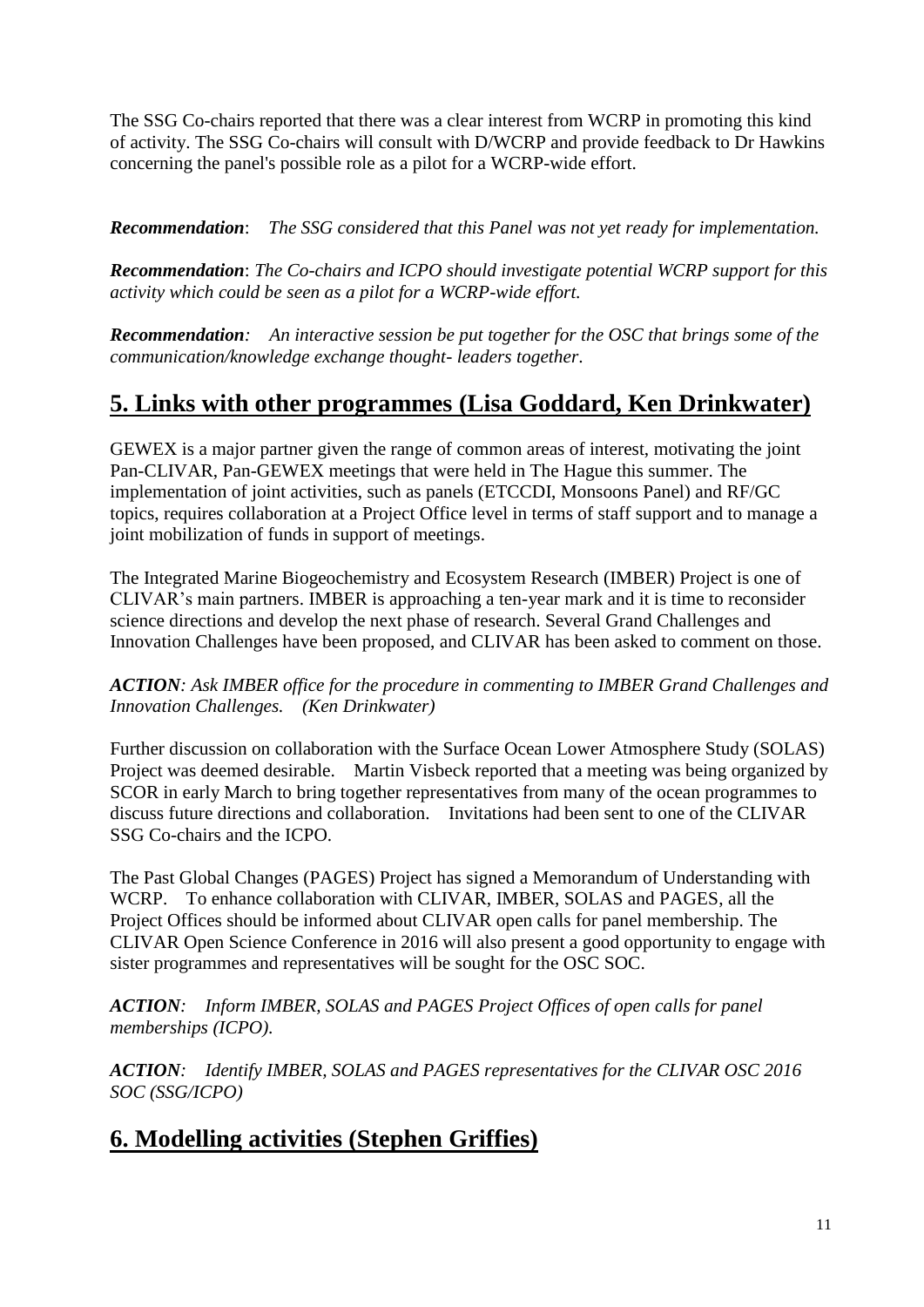The CLIVAR Working Group on Ocean Model Development has transitioned into the CLIVAR Ocean Model Development Panel (OMDP). Revised Terms of Reference were presented and endorsed by the SSG.

The OMDP coordinates ocean model development internationally, across all ocean climate model development efforts on parameterizations, numerics, nesting, and data assimilation. OMDP continues to establish and encourage collaborations both within the ocean modeling community and more broadly, including other CLIVAR panels, to address model biases, parameterization development, etc. Its role in CLIVAR and WCRP is to support progress of CLIVAR core activities, Research Foci, and WCRP Grand Challenges, and also to collaborate with and to advise other CLIVAR panels and Research Foci Teams on issues related to ocean modelling. One of the OMDP Co-chairs also represents CLIVAR on the WCRP Modelling Advisory Council.

The Coordinated Ocean-ice Reference Experiments (CORE) activities developed by OMDP have been a tremendous success and studies in all ocean basins have been carried out or are underway. As a recognition of CORE as the community standard for ocean-ice simulations, OMDP has been encouraged to submit a proposal to be included as a MIP for CMIP6.

Several joint activities between OMDP and other CLIVAR panels are in development, particularly as a result of interactions at the pan-CLIVAR meeting. A few issues for SSG consideration have been raised. The WCRP Data Advisory Council (WDAC) has an Observations for Model Evaluation Task Team (Obs4MIPS), with no CLIVAR representative. Linkages with other WCRP modelling activities are done via the WCRP Modelling Advisory Council (WMAC). Since this group has only an advisory role, SSG recommended that given the importance of OMDP activities to the overall WCRP goals, OMDP activities should be reported directly to the JSC at their meetings. Dr Brasseur agreed to support this idea. It was also recommended that at CLIVAR SSG meetings, a longer time slot is given to discussion of modelling activities since it is important to strengthen collaborations with WGSIP, DCPP and WGCM.

WGCM will start the process of reviewing MIPs for CMIP6 by the end of November. The SSG agreed that CLIVAR should provide a coordinated response. The proposals should be circulated to the Panels and SSG members for comment. Several SSG members volunteered to take part in the review process.

*ACTION: Recommend a CLIVAR representative to WDAC task team for Obs4MIPS. (GSOP)*

*ACTION: Next SSG - schedule modeling slot (e.g., 1 hour), including contributions from WGSIP, DCPP, WGCM. (ICPO)*

*ACTION: SSG and ICPO to coordinate MIPs review (D. Stammer, L. Goddard, K. AchutaRao, V. Guemas, A. Bracco + panel co-chairs, A. Pirani)*

# <span id="page-13-0"></span>**7. CLIVAR Open Science Conference 2016 (Detlef Stammer, Valery Detemmerman)**

Dr Stammer noted in his introductory remarks that in 2016 it would be 12 years since the first and most recent CLIVAR Conference that was held in Baltimore USA in 2004. This OSC would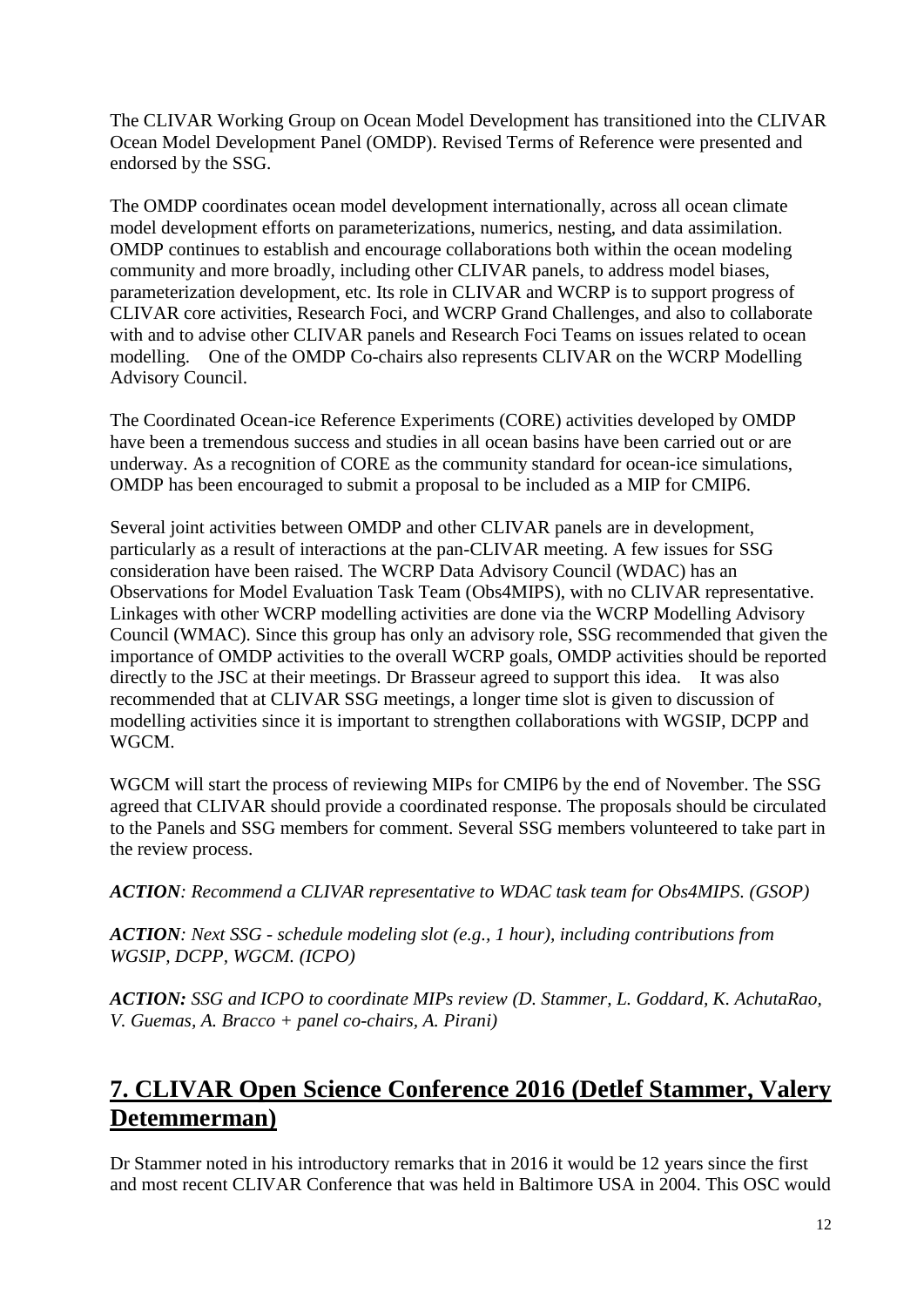have an even broader scope, and provide a forum for CLIVAR community members to come together with other WCRP and GEC communities to appraise progress, identify new opportunities to engage with CLIVAR, and evolve capabilities and outreach.

There was considerable discussion concerning the role of stakeholders in the Conference. It was noted that the field is evolving quickly for applications and climate services and that CLIVAR should take the opportunity of the OSC to invite organizations involved in these aspects to learn what science can do for them. It was suggested that the SOC could approach GFCS or the Global Partnership and ask how best to make the connection.

It was also noted that the Conference would be an opportunity to highlight climate issues and research in the Asia Pacific region. There was a proposal to organize a think tank before or after the Conference, focused on translation of science, that would provide an opportunity for climate scientists and stakeholders in the region to have a dialogue.

The SSG agreed that the objectives of the Conference should follow closely the CLIVAR mission and goals statements. The Conference should be seen as an opportunity to promote the new CLIVAR science plan and to present and discuss new research foci. An open call for parallel sessions should be organized in the first quarter of 2015.

A special 3-day event by and for ECS should be organized the week before, and ECS should be involved in all aspects of the OSC planning.

Terms of reference for the Scientific Organising Committee (SOC) were presented and agreed as follows:

- Overall responsibility for the Conference
- Determine the vision and the goals of the Conference
- Develop scientific program(s) for plenary, parallel, and poster sessions
- Review contributions (e.g. abstracts, whitepapers) to the Conference
- Develop media outreach (with LOC)
- Establish sub-committees (as needed) to help develop program/symposia details.

First tasks for the SOC would include:

- Decide on conference title and tag line
- Develop some scientific description suitable for advertising of the Conference (words to help potential attendees identify the Conference as relevant to them)
- Identify scope and overall organizational scheme of the Conference (e.g. how many symposia, sessions, etc.) for budgeting purposes.

A proposed list of SOC members was presented that included current and new SSG members and representatives from the other WCRP projects and modelling groups. Drs Lixin Wu and Fangli Qiao, Deputy Director General of FIO, will join Detlef Stammer and Lisa Goddard as Chairs of the SOC. The SSG suggested to add a few more members from Asian countries, as well as 2 representatives from the ECS community. It was suggested that CLIVAR SSG members with links to SOLAS, IMBER and PAGES should approach their project leadership in order to confirm that they could represent their respective projects on the SOC. A local organizing committee (LOC) would be responsible for developing the OSC budget, soliciting sponsorship, making financial arrangements for collecting sponsorship funds and making payments for Conference expenses , overseeing logistics (venue, lodging, catering, AV, special events, etc.) and outreach. The LOC reports to the SOC.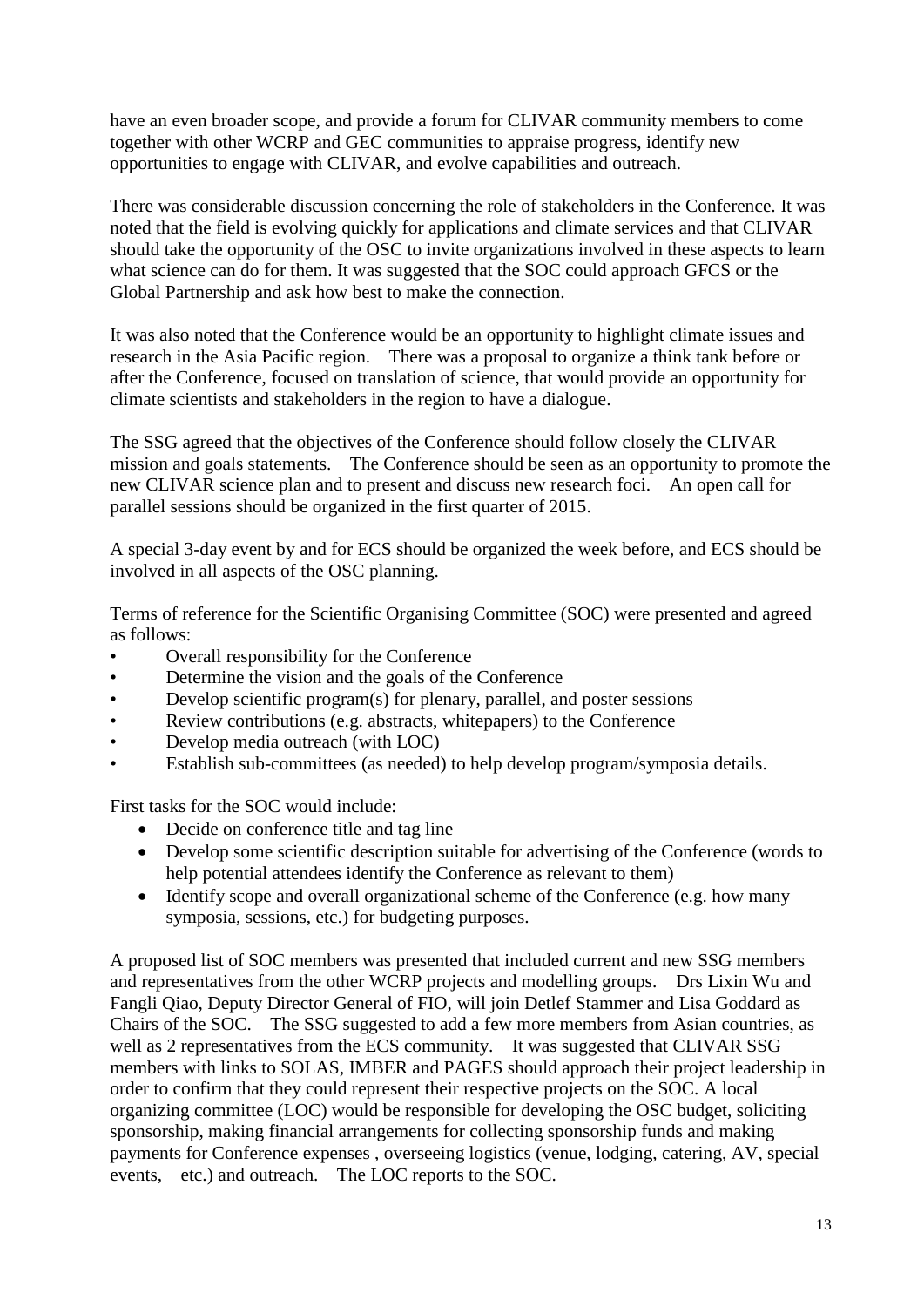The ICPO has started visiting potential venues, with further details regarding costs still being discussed. Valery Detemmerman presented a timeline for the organization of the event, as well as proposed schedule for the week long programme that followed closely the very successful WCRP OSC 2011 programme with plenary and poster sessions in the mornings and parallel sessions in the afternoon. The SSG agreed that this was a good approach.

In order to support the organization of the event, it was suggested to form a fundraising committee (FRC). The SOC Chairs would also chair the FRC. SSG members were urged to identify key programme managers to be contacted for potential sponsorship. Terms of Reference for the FRC were proposed as follows:

- with LOC, determine funding requirements
- identify potential funding sources;
- develop sponsorship guidelines,
- make contacts;
- assist ICPO in preparation of proposals;
- report to SOC and LOC.

*ACTION: Prepare an open call for OSC 2016 parallel sessions (SOC and LOC)*

*ACTION: Invite additional members from Asia and ECS to join SOC.*

*ACTION: Confirm SOLAS, IMBER and PAGES representation on SOC (S. Gulev, K. Drinkwater and P. Braconnot)*

*ACTION: Form LOC (ICPO with SOC chairs)*

*ACTION: Form Fund Raising Committee (SOC, ICPO)*

*ACTION: SSG members to send to ED/ICPO names of contacts in national funding agencies.*

### <span id="page-15-0"></span>**8. Budget**

Valery Detemmerman introduced the proposed WCRP budget allocations for 2015. The plan is to cut back on overall spending due to shortfalls in national contributions, and to allot only 10% of the overall budget to each of the four core Projects. This would mean more than a 50% reduction in CLIVAR spending from the previous year. The SSG discussed various options for distributing the proposed allocation from WCRP but decided that they would need more time to fully analyse the consequences of the reduced budget and to investigate other options for funding the list of proposed CLIVAR activities for 2015.

*ACTION: SSG members to review meeting requests and send suggested budget distribution to ED/ICPO*.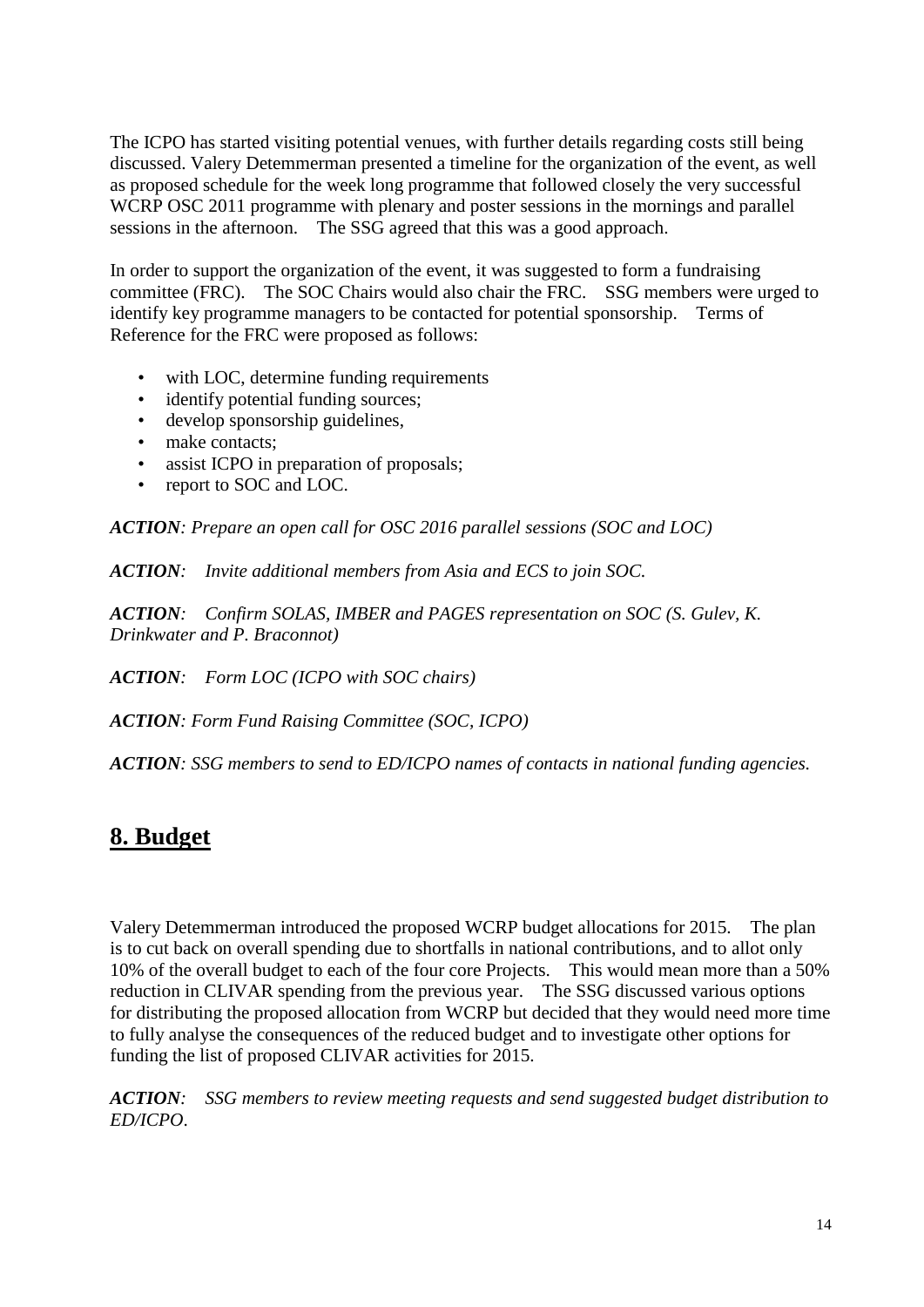### <span id="page-16-0"></span>**9. Panel Business**

The SSG noted with satisfaction the very complete and informative reports received from the Panels, most of which included detailed sections on accomplishments and future plans and priorities. These would form the basis for both the accomplishments report and the science and implementation plan that would be prepared later this year and early next. In the interim, they agreed that the full reports should be posted on each of the Panel webpages.

Due to the short nature of this SSG session, the SSG was not able to hear reports from individual panels, but the following issues were discussed:

### <span id="page-16-1"></span>**9.1 Climate Dynamics Panel (Annalisa Bracco, discussion leader)**

Following discussions at the joint CLIVAR/GEWEX The Hague meetings, the following coupled ocean-atmosphere dynamics topics emerged as areas where international coordination could accelerate progress:

- Storm tracks, jet streams and weather systems.
- Processes for mid-latitude air-sea interactions.
- Climate phenomena and their relevance for regional climate change.

The Panel prospectus was applauded for proposing a convincing program that does not duplicate current efforts within WCRP, but will address the role of the ocean in coupled climate dynamics and modes that span basin regions, establishing strong cross-programmatic links with related activities. In particular, the Panel is seen as an opportunity to foster linkages between CLIVAR and SPARC DynVar activities, as well as efforts in the other core projects. The SSG, however, expressed a downside on the third objective of the Panel plan which is perceived as too broad.

*Recommendation: Refine the third objective with clearly defined climate modes - a revised formulation of this third objective encompassing targeted processes would be desirable before entering the implementation phase.*

### <span id="page-16-2"></span>**9.2 International Indian Ocean Expedition 2 (IIOE2)**

The Indian Ocean Region Panel has been part of the planning discussions for the IIOE2, but the SSG noted that the scope of the science plan (under preparation) is significantly broader than IORP, encompassing, for example, aspects also important to the Monsoons Panel. IOC is calling for countries to nominate members to the Planning Committee that will also have representatives from SCOR, IOC and IOGOOS. WCRP is currently not represented, and the SSG suggested that the Co-chairs approach D/WCRP about the possibility of requesting a seat on the Planning Committee.

### *ACTION: IORP and MP to review the IIOE2 science plan*

*ACTION: SSG co-chairs to discuss with D/WCRP the possibility of requesting WCRP level representation on the IIOE2 Planning Committee*.

### <span id="page-16-3"></span>**9.3 Indonesian Throughflow Task Team**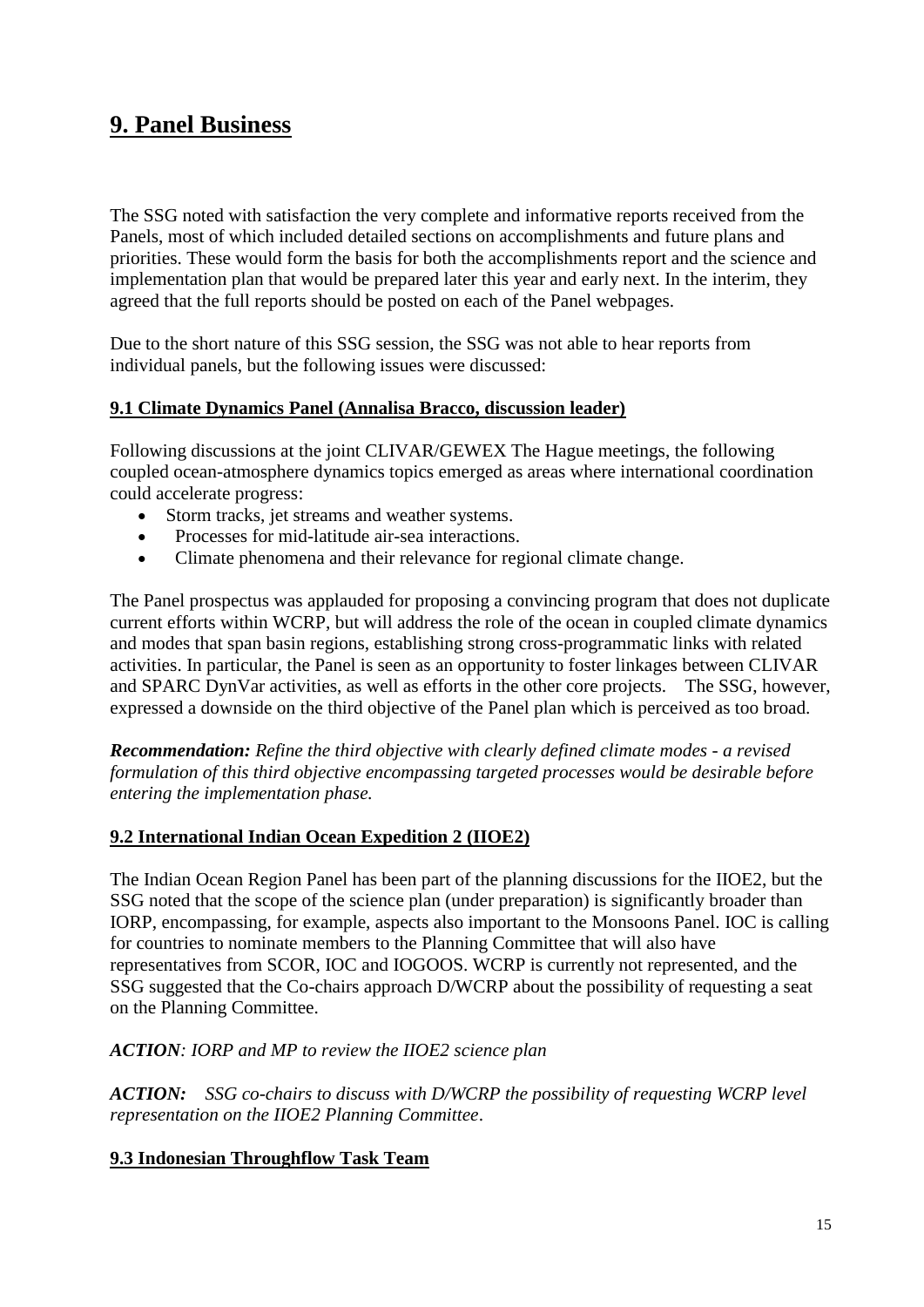The SSG recognized that the Task Team had done very good work to build trust, capacity and cooperation in the region. They reviewed the request for an extension and agreed that the work should continue, but should be under the responsbility of the Pacific and/or Indian Ocean Region Panels.

*ACTION: Indian Ocean and Pacific Region Panels should incorporate the ITFTT activity into their plans.*

### <span id="page-17-0"></span>**9.4 CCl/CLIVAR-GEWEX/JCOMM Expert Team on Climate Change Detection and Indices**

It was noted that the ETCCDI had a new work plan that was submitted to CCl, but SSG members were not in agreement as to the relevance of this activity to CLIVAR. The SSG recommended that there be a coordinated discussion amongst the "parents" of this ET to discuss not only membership issues, but also their work plan. As a first step it was suggested that the CLIVAR SSG Co-chairs consult with the GEWEX SSG Co-chairs and that they try to attend the upcoming ET meeting.

*Recommendation: CLIVAR co-chairs to consult with GEWEX on membership and work plan of ETCCDI and attend ET meeting, remotely if possible*.

### <span id="page-17-1"></span>**9.5 Panel Terms of Reference and Membership**

The SSG thanked the panels for their updated terms of reference and recommended that they all be adopted as submitted. Panel memberships were discussed and with a few exceptions were agreed as proposed. New, continuing and outgoing members would be contacted immediately following the meeting. The new rosters would be posted on the CLIVAR website as soon as they were finalized.

# <span id="page-17-2"></span>**10. Science and Implementation Plan**

The SSG reviewed the purpose and proposed outline for the new CLIVAR Science and Implementation Plan. It was agreed that the purpose of the document was to describe what CLIVAR is about in a way that would interest and excite young scientists and scientists in tangential fields and motivate them to get involved in CLIVAR. The organization of the document should enhance its readability, hence it was suggested to organize the main chapters around the important science questions being addressed by the research foci and to keep any programmatic descriptions for the end. The core science and international cooperation, e.g., in modelling and observations, facilitated by CLIVAR that allow the GCs (and other climate science efforts) a better chance for success, should also be emphasized.

It was felt that the Plan should reflect the move to greater integration of the science across disciplines, and implementation should include enhanced interactions, for instance with Future Earth and the other WCRP projects. All CLIVAR Panels should be asked to comment on the first draft.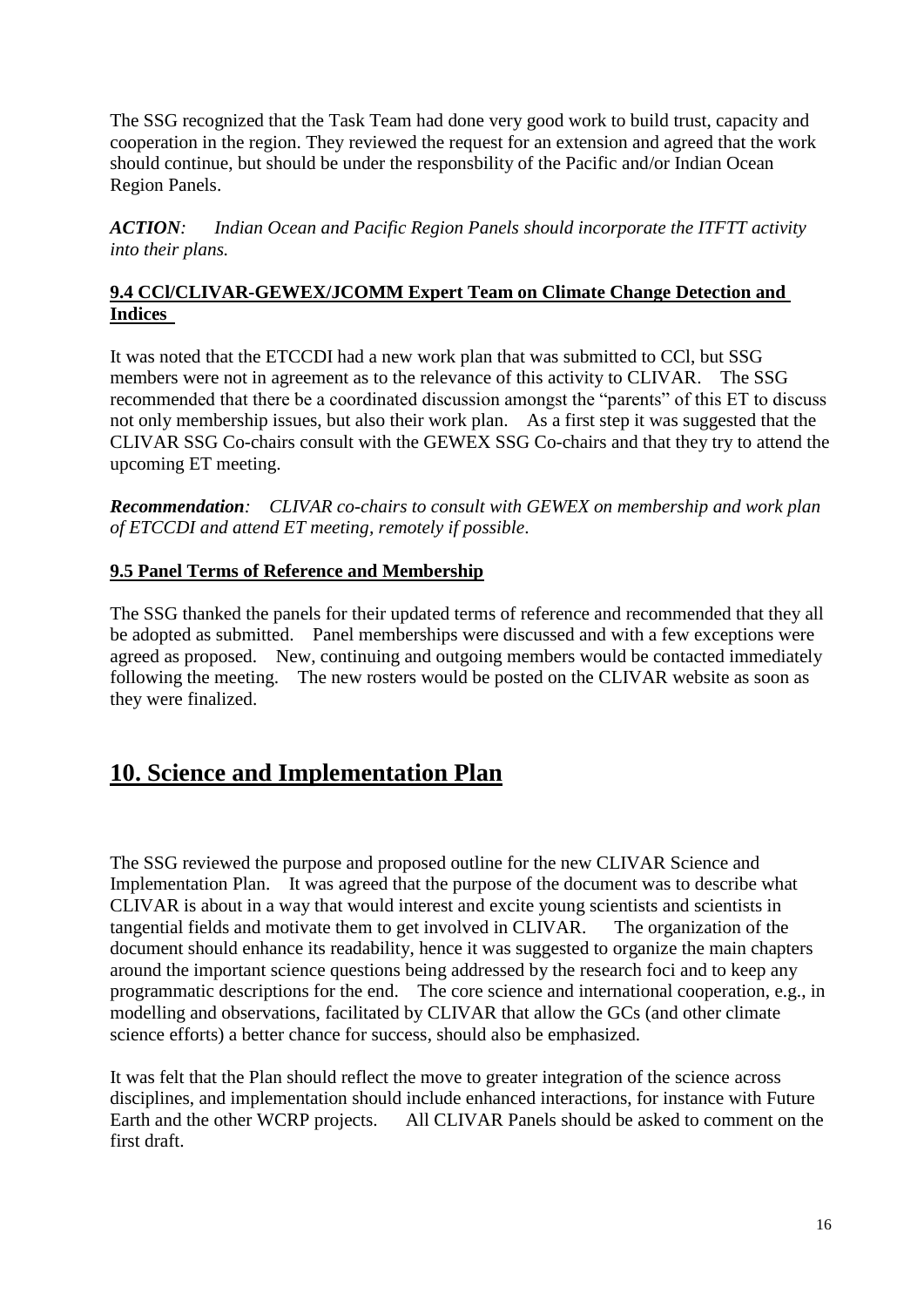*Recommendation: Organize Science and Implementation plan around major science questions that are being addressed by the Research Foci.*

### <span id="page-18-0"></span>**11. Achievements Report**

Discussion focused on the purpose and organization of this document. The report should give readers a sense of how CLIVAR has transformed post- WOCE and TOGA understanding of the coupled climate system. It was agreed that the outline should follow the original three CLIVAR goals, i.e., improving predictions on seasonal, decadal and anthropogenic climate change time scales, and also have chapters on how CLIVAR has contributed to the five "capabilities": Improving ocean system models; Improving ocean-observing systems; Ocean data, synthesis and information systems; Knowledge transfer and stakeholder feedback; Education, capacity building and outreach. It should include a bibliography of key papers. White papers prepared for past conferences, IPCC inputs and Exchanges could provide useful input. The SSG viewed the Achievement report as appealing to a wider audience than the Science Plan.

*Recommendation: Organize Achievements Report around three CLIVAR timescales and capabilities.*

### <span id="page-18-1"></span>**12. ICPO Report (Valery Detemmerman)**

Ms Detemmerman reported that the ICPO was now operational in two locations – the First Institute of Oceanography (FIO) in Qingdao, China, and the Indian Institute of Tropical Meteorology (IITM) in Pune, India. The Qingdao office was fully staffed with the Executive Director, two scientific officers and an administrative assistant. The Pune office had a Director and two part-time scientific officers. The Deputy Executive Director, supported by the USA, was located at ICTP in Trieste, Italy. In addition, University of Hamburg was providing inkind support for the services of a part time webmaster. Ms Detemmerman reviewed the accomplishments for the past year that included preparation of the pan-CLIVAR meeting, publication of two issues of Exchanges, revision of the CLIVAR website, regular e-bulletins and transition of the office to the new locations. Major work items for the coming year would be the Science Plan and Achievements Report, preparation of the Open Science Conference and support to the SSG and Panels. An issue of Exchanges focussed on Monsoons was in preparation and ideas for the subsequent issue were discussed.

### <span id="page-18-2"></span>**13. JSC and next SSG meetings**

The SSG agreed that the following topics should be highlighted in next year's JSC presentation: budget issues, OSC outline, Science Plan first draft, Future Earth relationship, Knowledge Exchange Panel, Climate Dynamics panel, Research Foci status, highlights from Panels.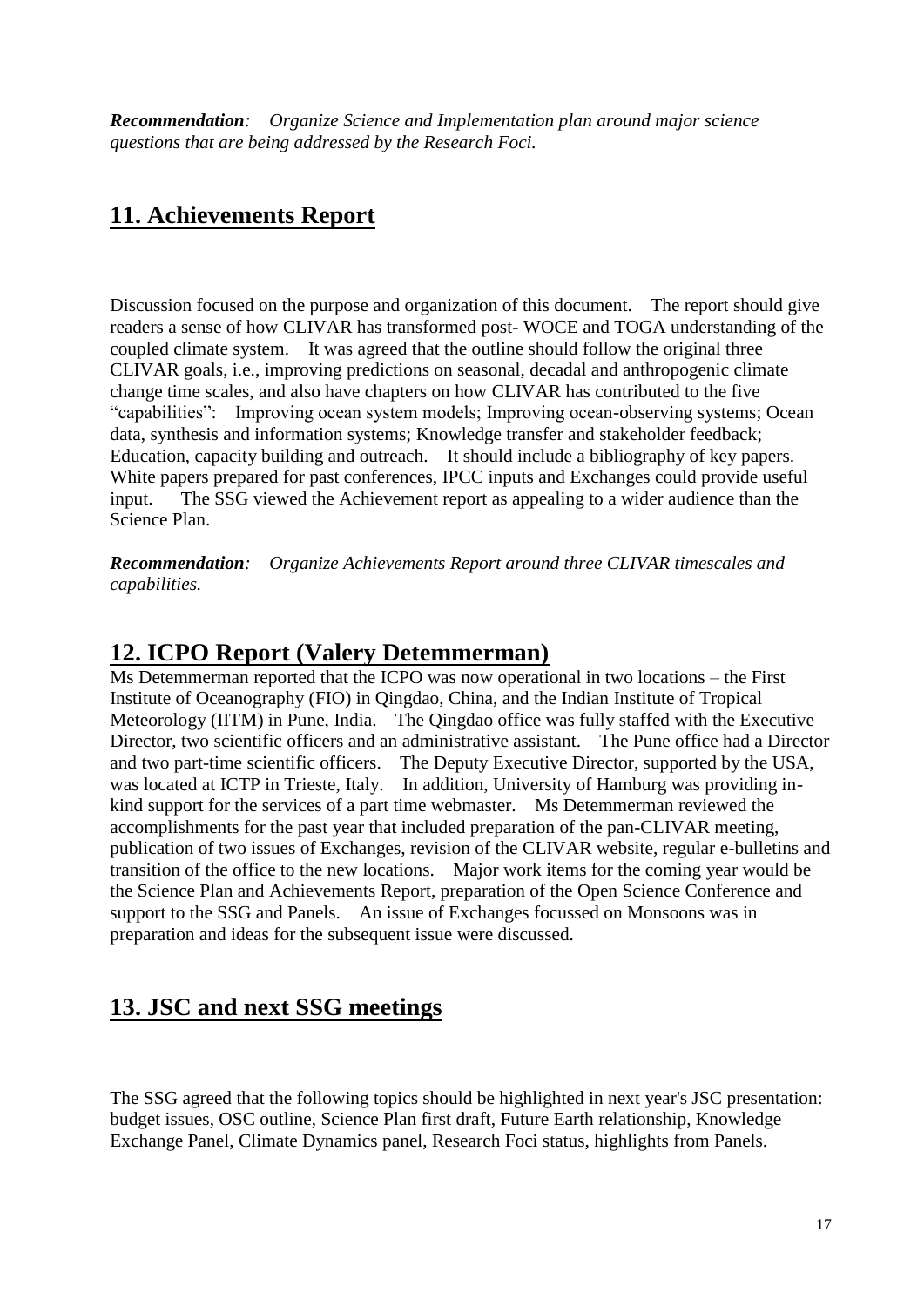The SSG also agreed that despite budget pressures, it was imperative to hold an SSG meeting in 2015, and that this could be combined with a meeting of the OSC Scientific Organizing Committee since SSG members were all members of the latter. The SSG would like to hold the meeting in India in recognition of the contribution of India to the ICPO. The exact location would depend on funding and costs; the ICPO was charged to explore whether co-location with the various IIOE-2 related meetings in Goa the week of 30 November or 7 December could represent cost savings. These dates should be circulated to the Panel chairs and D/WCRP for comment.

*ACTION: Investigate options for holding SSG-22, in conjunction with a meeting of the OSC SOC, in India during the weeks of 30 November or 7 December (ICPO).*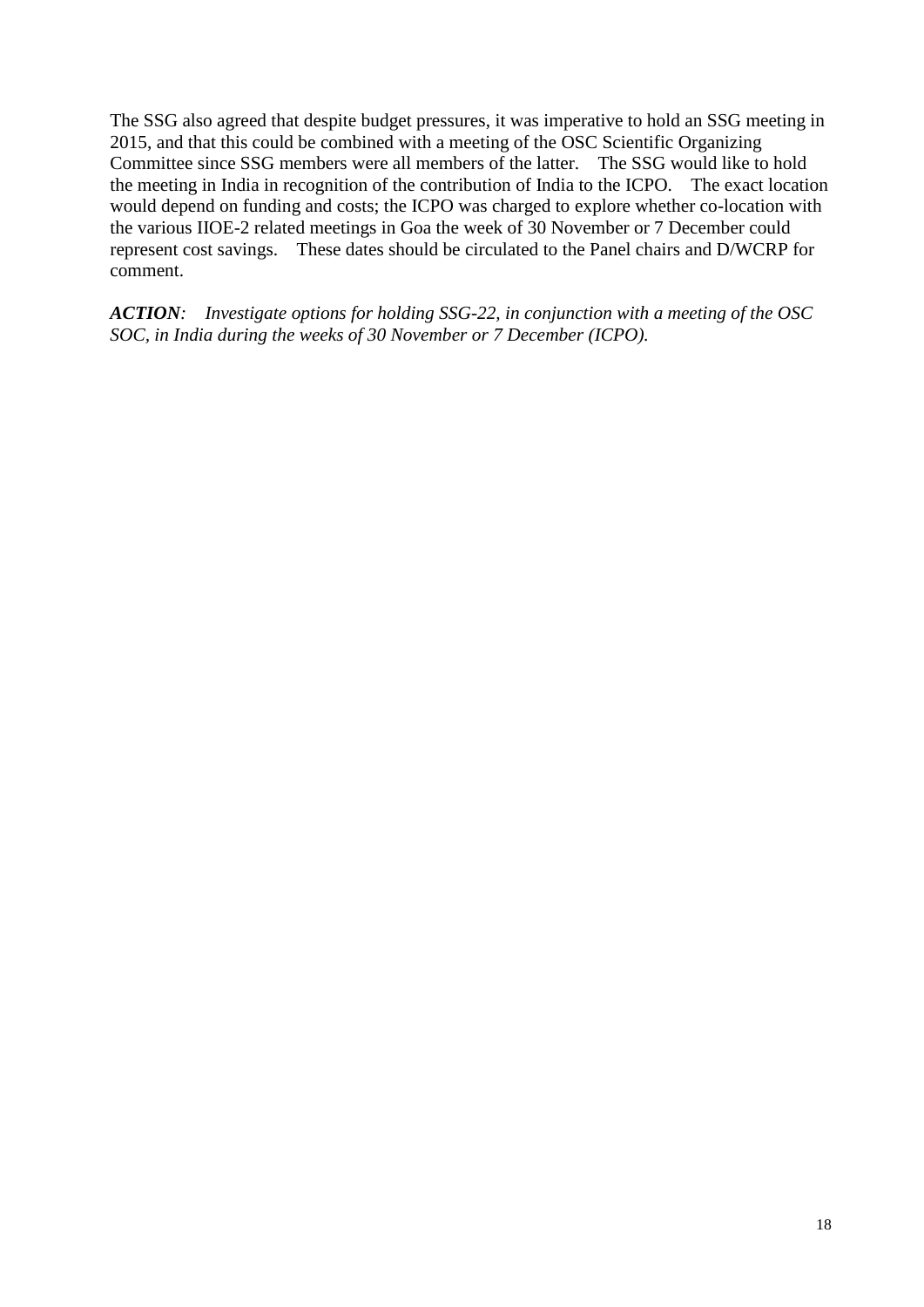### <span id="page-20-0"></span>**Appendix A**

#### 21<sup>st</sup> Session on the CLIVAR Scientific Steering Group Moscow, Russian Federation 10-12 November 2014 Agenda

*Daily overview:*

**Day 1 (Monday 10 Nov**) – *Russian Academy of Sciences*; Review & assessment of progress on Research Foci; discuss next steps, governance, new foci; status of CLIVAR contributions to WCRP GCs; Climate Dynamics Panel

**Day 2 (Tuesday 11 Nov**) – *AM: Russian Academy of Sciences; PM: IORAS* - Knowledge Exchange, other capabilities; Open Science Conference – programme, timeline, outreach, local logistics, budget, fund raising; Interaction with other projects; student presentations, reception

**Day 3 (Wednesday 12 Nov**) – *Russian Academy of Sciences*; Panel business (e.g., IIOE-2, ITFTF, membership, TOR, meeting proposals); Science Plan; Preparation for JSC, ICPO report. Adjourn meeting 15:30.

| <b>Monday</b> |                |     | <b>Russian Academy of</b>                  | Presenter/Disc   | time |
|---------------|----------------|-----|--------------------------------------------|------------------|------|
|               |                |     | <b>Sciences</b>                            | lead             |      |
| 0900          | $\mathbf{1}$   |     | <b>Opening</b>                             |                  |      |
|               |                | 1.1 | Welcome                                    |                  | 15   |
|               |                | 1.2 | Local logistics                            | Gulev            | 10   |
|               |                | 1.3 | Meeting objectives                         | Stammer/Goddard  | 20   |
|               |                | 1.4 | WCRP perspective (incl                     | <b>Brasseur</b>  | 20   |
|               |                |     | Future Earth)                              |                  |      |
|               |                | 1.5 | Report from IPCC follow-on                 | Goddard/Stammer  | 15   |
|               |                |     | workshop                                   |                  |      |
|               |                |     |                                            |                  |      |
| 1020          | $\overline{2}$ |     | <b>Research Foci</b><br>$(15 \text{ min})$ |                  |      |
|               |                |     | summary; 15 min discussion)                |                  |      |
|               |                | 2.1 | Monsoons                                   | AchutaRao        | 30   |
| 1050          |                |     | <b>break</b>                               |                  | 30   |
| 1120          |                | 2.2 | Decadal                                    | <b>Bracco</b>    | 30   |
|               |                | 2.3 | Biophysical interactions/<br>upwelling     | Monteiro         | 30   |
|               |                | 2.4 | Sea level                                  | <b>Stammer</b>   | 30   |
|               |                |     |                                            |                  |      |
| 1230          |                |     | lunch                                      |                  | 90   |
|               |                |     |                                            |                  |      |
| 1400          |                | 2.5 | <b>Extremes</b>                            | <b>Braconnot</b> | 30   |
|               |                | 2.6 | <b>ENSO</b>                                | Moffat           | 30   |
|               |                | 2.7 | Heat balance/ocean heat                    | Gulev            | 30   |
| 1530          |                |     | <b>break</b>                               |                  | 30   |
| 1600          |                | 2.8 | General discussion on way<br>forward       | Co-chairs, lead  | 60   |
|               |                |     |                                            |                  |      |
|               |                |     |                                            |                  |      |
| 1700          | 3              |     | <b>Climate Dynamics Panel</b>              | Bracco/Pirani    | 20   |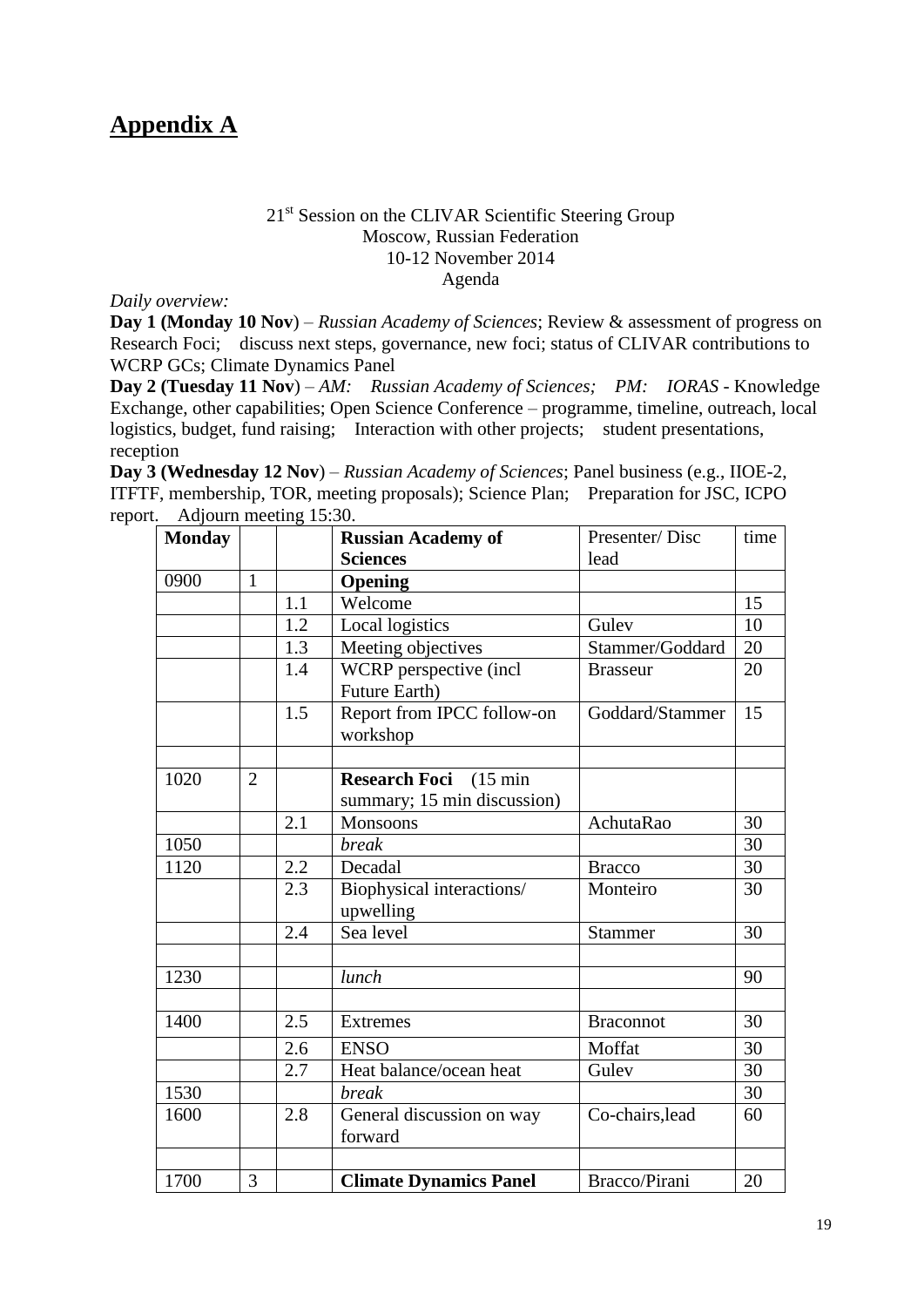| 1720           | $\overline{4}$ |           | <b>WCRP Grand Challenges</b>                 |                                  |     |
|----------------|----------------|-----------|----------------------------------------------|----------------------------------|-----|
|                |                |           | (not covered above)                          |                                  |     |
|                |                | 4.1       | Regional climate information                 | Goddard                          | 10  |
|                |                | 4.2       | Water Availability                           | <b>Stammer</b>                   | 10  |
|                |                |           |                                              |                                  |     |
| 1750           |                |           | Review of the day                            | Goddard                          | 10  |
| 1800           |                |           | Adjourn for day                              |                                  |     |
|                |                |           |                                              |                                  |     |
| <b>Tuesday</b> |                | AM        | <b>Russian Academy of</b><br><b>Sciences</b> |                                  |     |
| 0900           | 5              |           | <b>Capabilities (issues for SSG)</b>         |                                  |     |
|                |                | 5.1       | Knowledge Exchange &<br>stakeholder feedback | Hawkins                          | 30  |
|                |                | 5.2       | Observing systems                            | <b>Visbeck</b>                   | 15  |
|                |                | 5.3       | Data, synthesis, information                 | <b>Bindoff</b>                   | 15  |
|                |                |           |                                              |                                  |     |
|                |                | 5.4       | Ocean models, modelling (incl.               | Wu/Bracco<br>(or<br>Griffies via | 15  |
|                |                |           | OMDP role)                                   |                                  |     |
|                |                | 5.5       | Capacity building, outreach,                 | skype)<br>Monteiro               | 15  |
|                |                |           | incl ECS/YESS                                |                                  |     |
| 10:30          |                |           | <b>break</b>                                 |                                  | 30  |
| 1100           | 6              |           | <b>Open Science Conference</b>               |                                  |     |
|                |                | 6.1       | Objectives                                   | Stammer/Brasseur                 | 30  |
|                |                | 6.2       | Proposed timeline                            | Valery                           | 15  |
|                |                | 6.3       | Programme, SOC                               | Stammer,<br>Goddard, Wu          | 30  |
| 1215           |                |           | Lunch and move to <b>IORAS</b>               |                                  | 90  |
| <b>Tuesday</b> |                | <b>PM</b> | <b>IORAS</b>                                 |                                  |     |
|                |                |           |                                              |                                  |     |
| 1400           |                | 6.3       | Programme continued                          |                                  | 30  |
|                |                | 6.4       | Budget, venue                                | Valery/Wu                        | 15  |
|                |                | 6.5       | Outreach, ECS                                | Nico                             | 15  |
|                |                | 6.6       | Fund raising                                 | Valery                           | 15  |
| 1515           |                |           | <b>break</b>                                 |                                  |     |
| 1545           | $\overline{7}$ |           | <b>Interactions with other</b>               | Co-Chairs,                       | 30  |
|                |                |           | projects (e.g. GEWEX,                        | Drinkwater                       |     |
|                |                |           | PAGES, SOLAS, IMBER)                         |                                  |     |
| 1630           |                |           | Review of the day                            | <b>Stammer</b>                   | 15  |
| 1645           |                |           | <b>IORAS</b> student presentations           |                                  | 105 |
| 1830           |                |           | Reception at IORAS                           |                                  |     |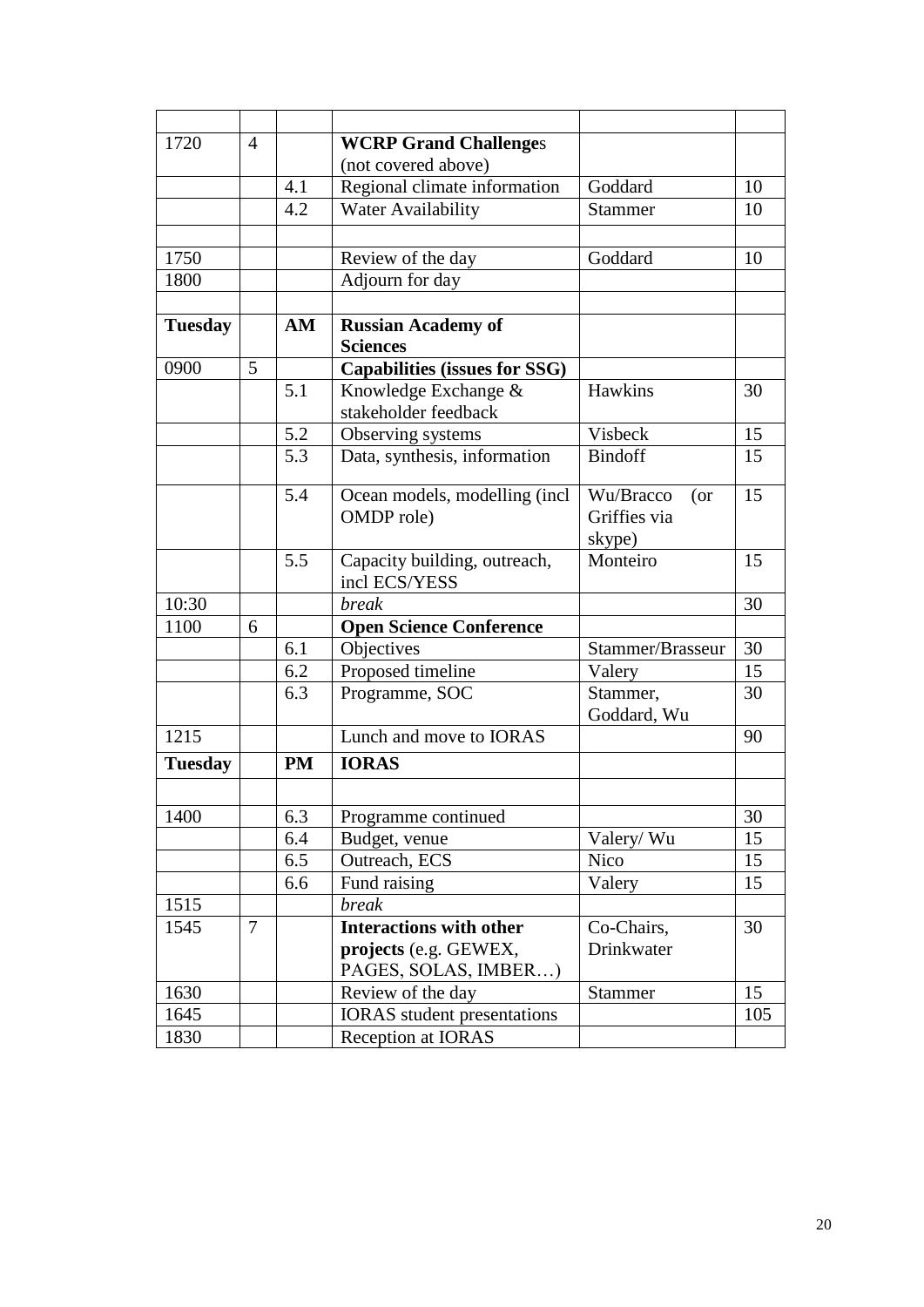| Wed  |    |     | <b>Russian Academy of</b>        |                   |    |
|------|----|-----|----------------------------------|-------------------|----|
|      |    |     | <b>Sciences</b>                  |                   |    |
| 0900 | 8  |     | <b>Panel business</b>            |                   |    |
|      |    | 8.1 | Issues arising from panel        | <b>ICPO</b> staff | 30 |
|      |    |     | reports (e.g., IIOE-2, ITF, incl |                   |    |
|      |    |     | of paleo)                        |                   |    |
|      |    | 8.2 | <b>TOR</b>                       | Valery            | 15 |
|      |    | 8.3 | Membership                       | Valery            | 15 |
|      |    | 8.4 | Meeting proposals and budget     | ICPO staff        | 30 |
| 1030 |    |     | <b>break</b>                     |                   |    |
| 1100 | 9  |     | <b>Preparations for JSC</b>      | Stammer, lead     | 30 |
| 1130 | 10 |     | <b>ICPO</b> report               | Valery            | 30 |
| 1200 |    |     | lunch                            |                   |    |
| 1330 | 11 |     | <b>Science Plan</b>              | <b>Stammer</b>    | 60 |
| 1430 | 12 |     | <b>Actions arising</b>           | Valery            | 30 |
|      | 14 |     | Place and date of next           |                   | 15 |
|      |    |     | meeting                          |                   |    |
|      |    |     | <b>Closing</b>                   |                   | 15 |
| 1530 |    |     | Adjourn meeting                  |                   |    |